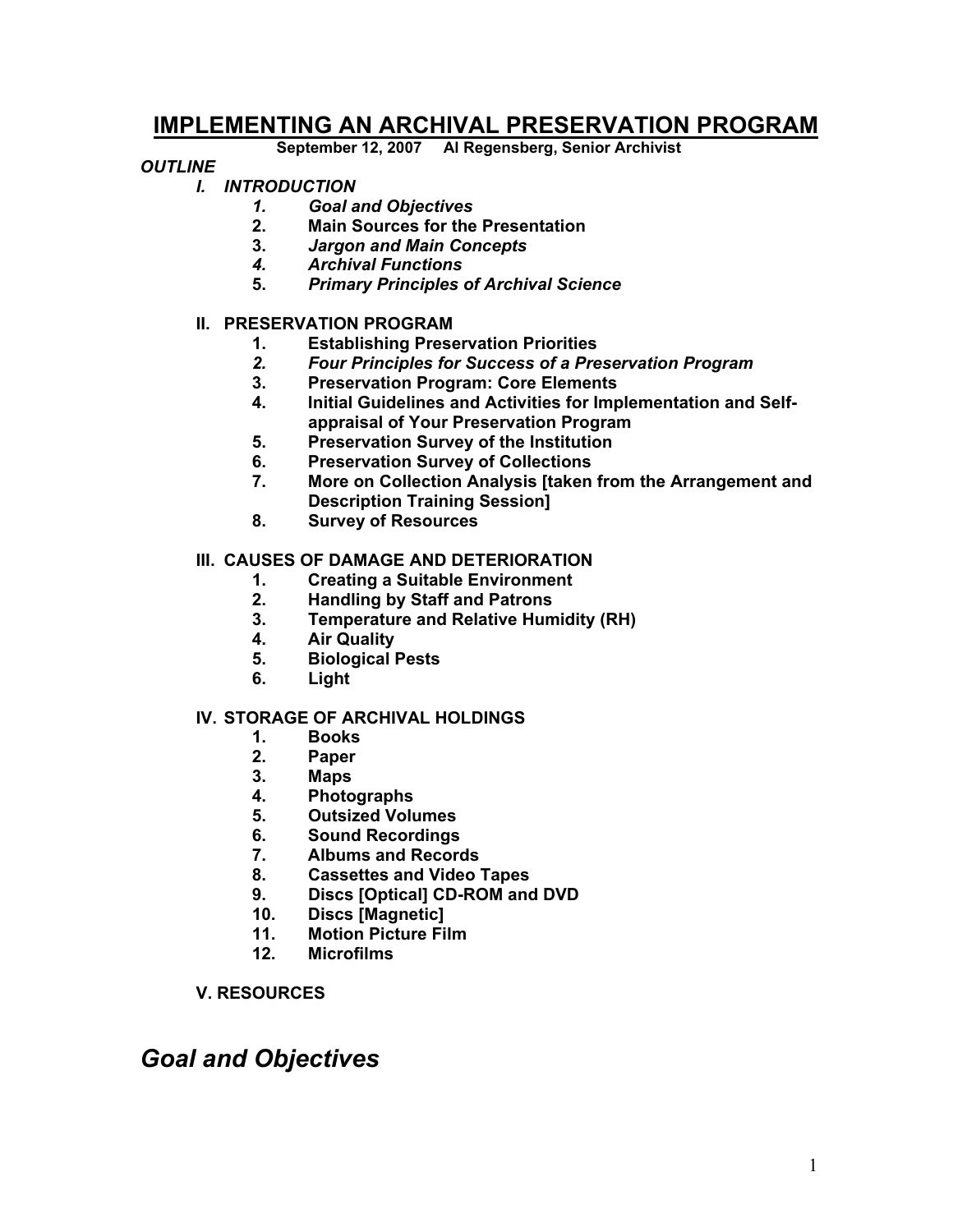Goal: Impart information about establishing an effective preservation program for your organization

Objectives:

- $\checkmark$  Teach the basic parlance and concepts of Archival Science while emphasizing preservation
- $\checkmark$  Outline the steps you may take to implement a preservation program
- $\checkmark$  Introduce basic information about the chemistry of archival materials
- $\checkmark$  Introduce basic information about causes of deterioration and creating a proper environment
- $\checkmark$  Teach about proper handling and storage methods, including security while providing access

### **Main Sources for the Presentation**

Buckner Higginbotham, Barbara and Wild, Judith W. The Preservation Program Blueprint. Chicago: The American Library Association, 2001.

Council on Library and Information Services, Internet website at: www.clir.org/pubs/reports/pub121/sec5.html

DePew, John N. A Library, Media and Archival Preservation Handbook. Santa Barbara, CA: ABC-CLIO, 1991.

Miller, Fredric M. Arranging and Describing Archives and Manuscripts. Chicago: Society of American Archivists, 1990.

Ritzenthaler, Mary Lynn. Archives & Manuscripts: Conservation*.* Chicago: Society of American Archivists, 1983.

Ritzenthaler, Mary Lynn. Preserving Archives and Manuscripts*.* Chicago: Society of American Archivists, 1992.

Schellenberg, T.R. The Management of Archives. Washington, D.C.: National Archives and Records Administration, 1964.

### *Jargon and Main Concepts*

Archives: The word archives is an ubiquitous term with three meanings: [1] a record-keeping agency, [2] a set of records or [3] a building where such records are housed. Traditionally, archives were public records created by governments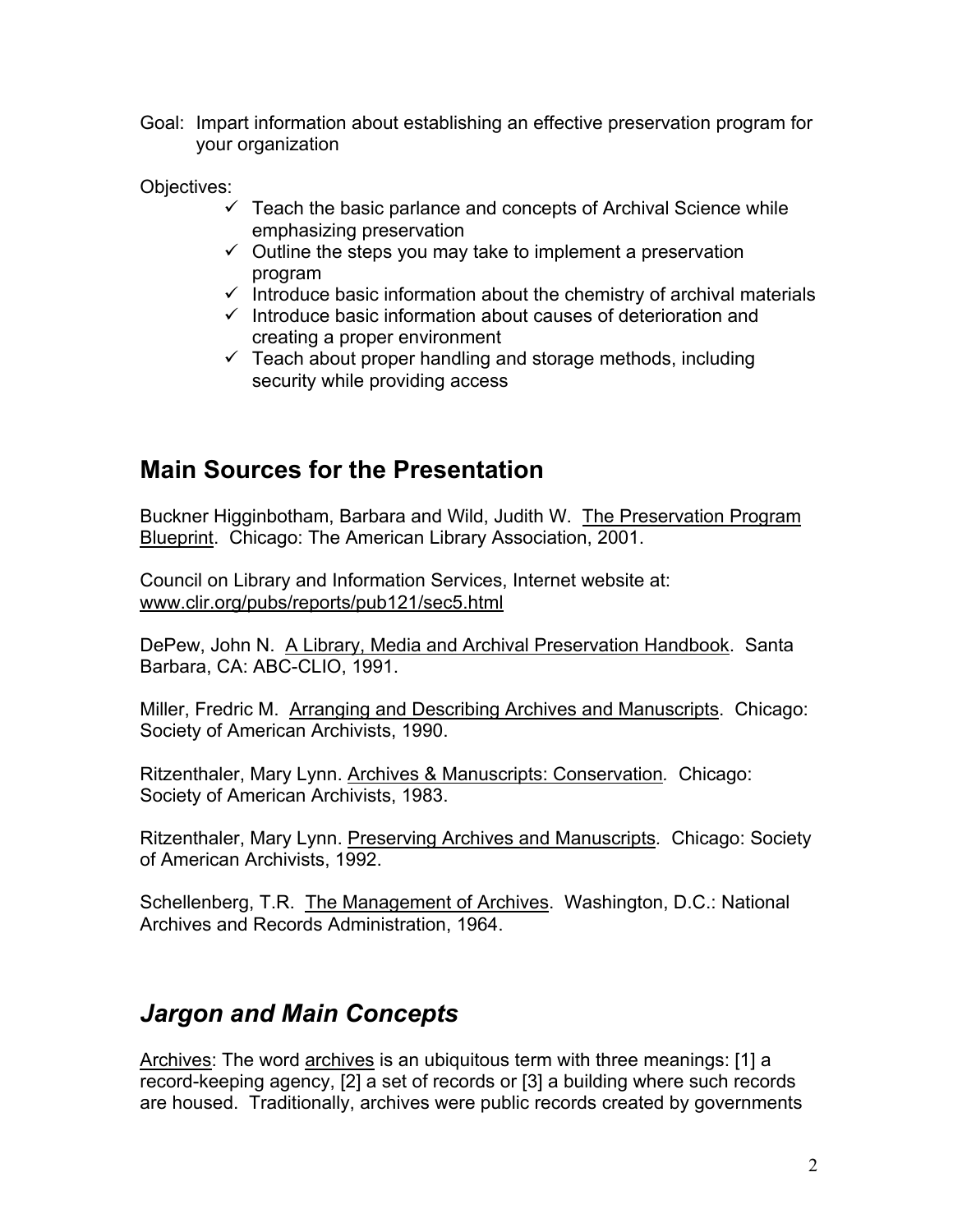as opposed to historical records generated by a person or private sector group [Schellenberg, p. xxxv]. In modern usage, archives and records are used interchangeably.

Archives versus Books: books are easily identified by a title page, author's name and verso page information, and each book contains its own hypothesis, arguments and conclusions or its own plot. Books are meant to be comprehensible as a unit; whereas, archives are unpublished and are a byproduct of human activity. Archives are not comprehensible individually, but may only be understood in groups or record sets.

Archival Science versus Library Science: It is generally accepted that in the modern era, archival science, as a separate discipline, arose in the 1890s from the discipline of Library Science.

Descriptive Tools is another term for Finding Aids. Finding aids are tools offered to patrons to describe holdings. The most important and often used finding aid is the collection inventory that offers a series-based arrangement to the folder level. Finding aids offer intellectual control and physical control. All finding aids undergo continual refinement [Miller, p. 79].

Intellectual Control versus Physical Control: As one might suspect, intellectual control means knowing the content of records [including provenance and organic activity] sufficiently to provide access effectively, and physical control means understanding the material nature [chemistry] and ordering of a record set sufficiently to keep order while providing access efficiently. Physical control has also been used to describe taking custody [accessioning] of a record set.

Continual Refinement or Progressive Refinement refers to the periodic updating of finding aids to improve content, readability and align information with other finding aids. Continual refinement often occurs because of new acquisitions [called accretions] or because of changing technology or to link several descriptive tools. Linking of descriptive tools is also called alignment. [Miller, p. 79]

Material Nature refers to the chemical composition of an archive, artifact or book. An archive may be textual, electronic, film, or, photographic. Cartographic materials are maps and are sometimes considered a separate group, but most maps are textual. The word medium is sometimes used to describe the material nature of archives.

Textual records are paper records. They were originally defined as typescript records—paper records created with a typewriter or a printing process.

Electronic records are those generated by a computer and are accessed and stored by using appropriate computer software and hardware.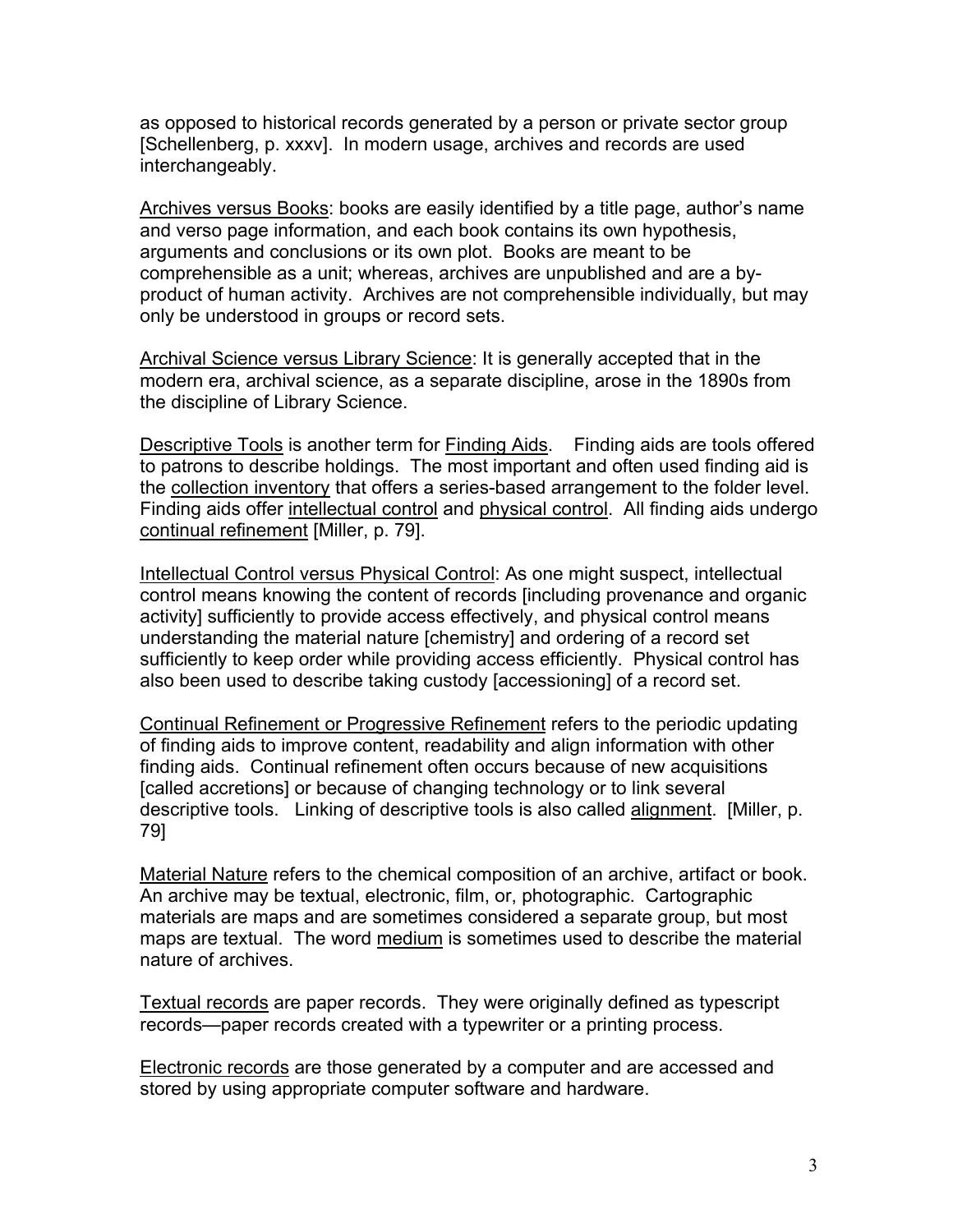Films are thin, flexible and transparent and multi-layered sheets of cellulose nitrate, or acetate, or polyester with a light-sensitive layer composed of silver salts that are used to capture images with cameras that control exposure of the film to light.

Photographic records are all forms of photographs, from the Daguerreotype invented in 1839 to modern color photos.

Cartographic is an adjective used to describe maps of all shapes and sizes. The textbook definition of maps is: information depicting, in a planetary surface, information that relates geography in a graphic nature.

Preservation is defined as: "(1) The basic responsibility to provide adequate facilities for the protection, care, and maintenance of archives, records and manuscripts. (2) Specific measures, individual and collective, undertaken for the repair, maintenance, restoration, or protection of documents." [Ritzenthaler, 1992, p. 1, quoting the Society of American Archivists]

Preservation and conservation are often used interchangeably with preservation being the most widely used term. Technically, preservation activities are "preventative" and conservation activities are "remedial" or "restorative." Also, preventative preservation activities are directed to all holdings of the institution, and therefore, may be termed "strategic." Remedial conservation activities are "tactical" because they are directed to specific holdings [e.g. a famous document, photograph, painting or artifact]. Also see the description of "Preservation Function" below.

Provenance and Original Order [discussed below in *Primary Principles of Archival Science]*

Processing means arrangement and description that are two separate archival functions that are most often combined. Processing also refers to re-housing that is an element of the preservation function. Re-housing is divided into three tasks: re-foldering and re-boxing and labeling.

Record type describes either the material nature of an archive or classes of archives based on intellectual content. When referring to material nature, archivists discuss photographic, film, electronic or textual types. Each of these may be subdivided. For example, there are sub-types of photographs, or films or computer applications, and examples of textual materials include newsprint, acidfree paper or outsized record books. When referring to the content, archives are traditionally divided into three sub-types:

- 1) Corporate Type: invoices, accounts ledgers, abstracts
- 2) Government Type: minutes, proclamations, pardons
- 3) Personal Type: diaries, letters, genealogies, memoirs.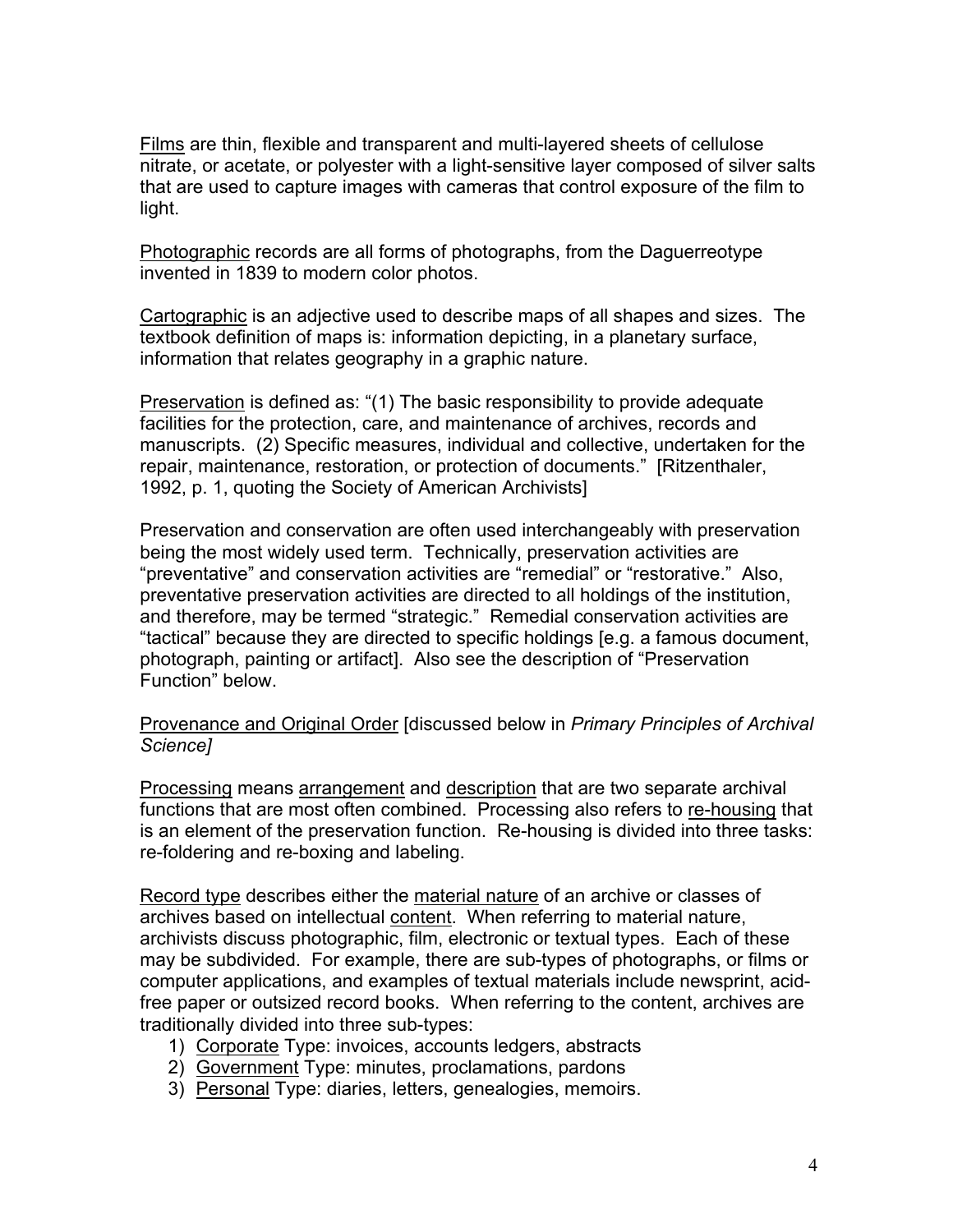[Schellenberg, p. 124]

Record set usually means a "collection" but may also mean any other assembly of records such as a group of series or sub-series. Most often these days, the term "record set" refers to a set of electronic data resulting from a query of a data base or spreadsheet computer application.

Record Unit / File and Folder Level / Item Level: A record unit is a box or book [a.k.a. volume] or any unit that fits on a shelf. Files and folders are the same thing and fit inside a record unit. An item fits inside a folder or file and is also called a piece or a document.

SRCA = New Mexico State Records Center and Archives

HVAC = Heating, ventilation and air-conditioning

Intrinsic Values are the values of any record or collection and may be divided into categories such as legal or evidentiary, historic, permanent, instructional, administrative, and informational.

Organic activity: Records are a byproduct of human [organic] activity. Organic activity is divided into two categories, public and private. Public correlates to the activity of the public sector--the government, and private activity correlates to the private sector--business, academic or truly private endeavors.

# *Archival Functions*

The archival functions are an outline of the archival profession. They form a concise list of all the work that archivists do. These functions are Appraisal, Accessioning, Arrangement, Description, Access, Outreach, Preservation, Security, and Management.

Appraisal is the action of determining the values of records for a profit or to formulate and justify future decisions. For public agencies, the primary reason for conducting an appraisal is to determine if a record set should be accessioned to your agency based on your agency's mission and the content of the record set.

Accessioning is the "formal" process by which a repository [library, archives, museum, etc.] takes physical custody and accepts legal control over a collection. Accretion is the term used to describe the normal subsequent additions to the original accession of a collection.

Arrangement and Description –The most concise definitions for arrangement and description are: arrangement is "ordering" and description is "listing." They are two separate processes executed upon every record set and at all levels.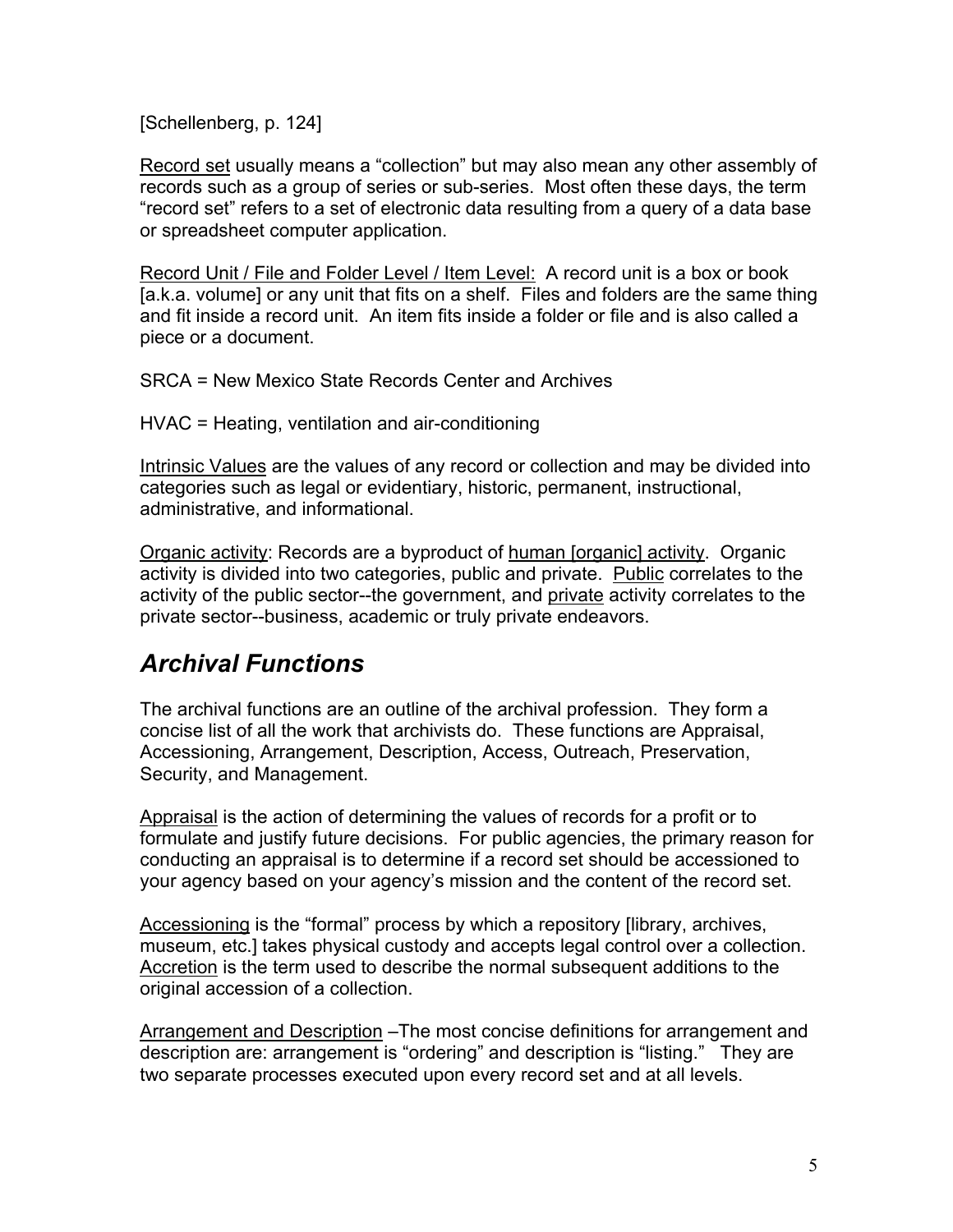Preservation is the function of protecting records and artifacts from decay, injury or loss and anticipating circumstances that may cause such damage. Preservation is primarily accomplished by controlling relative humidity and temperature. Preservation includes conservation efforts that are deliberate and planned to preserve, protect or restore books, archives and artifacts.

Security is the constant function of protecting the people, buildings, and resources and archival materials from the danger of loss or damage. Everyone thinks differently about security after 9/11 and the Murrah Building attack in Oklahoma City. There is a much higher awareness of building security, but to specifically protect archival materials, agencies institute procedures that require patrons to place bags and bulky clothing in lockers before handling materials. Access is allowed under strict circumstances that protect loss or damage of records.

Providing Access is the function of making records available to the public-at-large or selected constituencies. Archivists are responsible for making records available and promoting the use of holdings by the public. The function is also called the reference service.

Outreach is the function of promoting the use of archival holdings by engaging the public through promotional enterprises.

Management and Governance – In the public sector, elected officials and agency administrators establish a strategic plan and related goals and objectives that impact all lower-level decisions. In the private sector, owners and managers establish goals based on the profit motive or an altruistic reason.

# *Primary Principles of Archival Science*

#### **Provenance**

Provenance concerns the origins of a collection in three aspects:

- 1) Its creator
- 2) Chain of custody
- 3) Its purpose relative to organic [human] activity

For artificial collections the creator is the compiler. Chain of custody is often not fully known. Organic activity is that human activity that caused the records to be created.

Provenance is the most important principle in Archival Science. It compels archivists to separate collections based on who created or compiled the each collection. In all cases, intermingling collections of different creators is "not" permitted. All descriptive tools [finding aids] created during the appraisal, acquisition, and arrangement and description stages must relate records to their respective creator.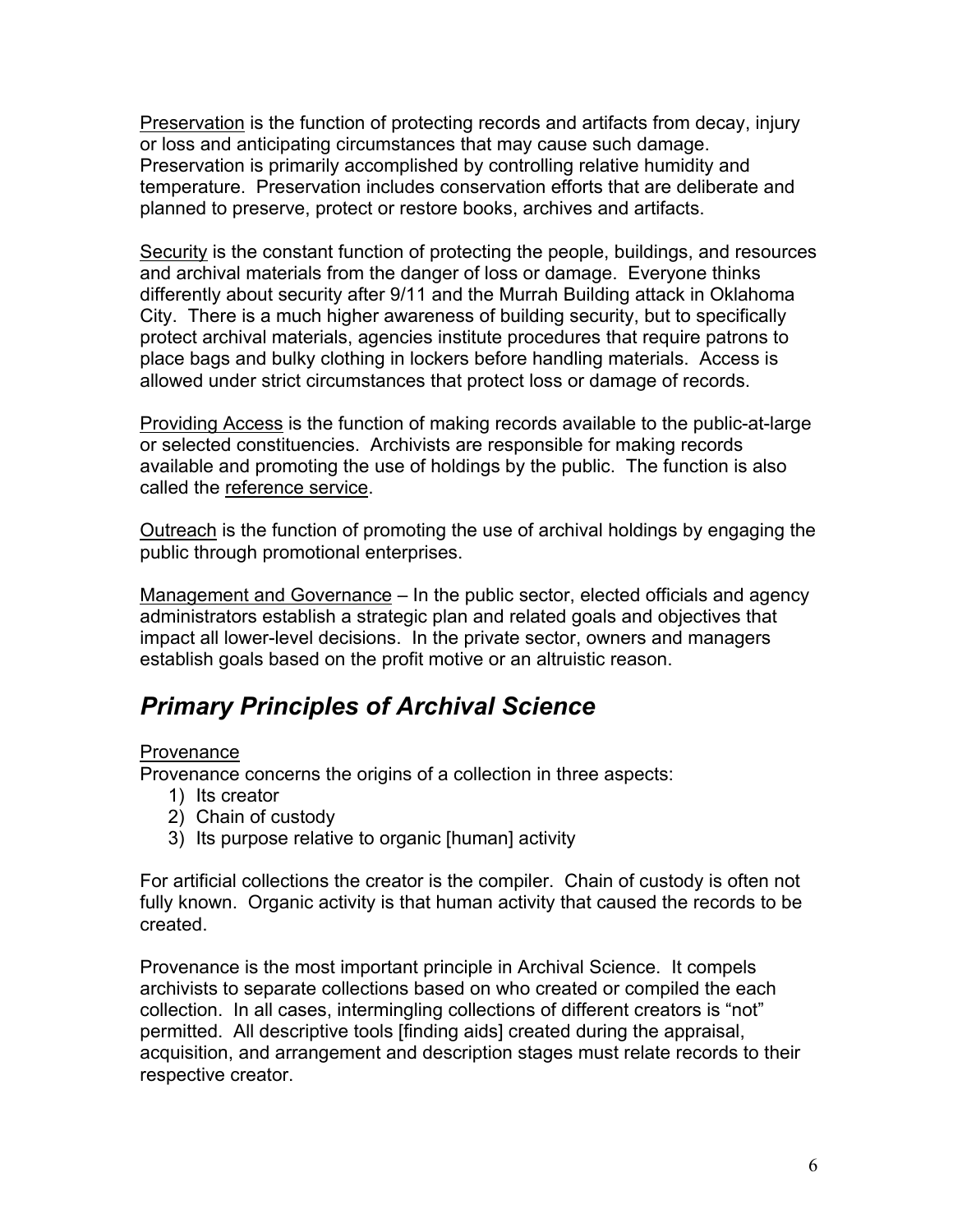If series within a collection have their own provenance, they should not be intermingled with other series.

The concept of provenance was discussed as early as 1632, in the work De Archivis by Baldassare Bonifacio [Schellenberg, p. 92], and two hundred years later, during the post-Napoleonic era, the French government dubbed the concept "respect des fonds," where collections pertaining to political subdivisions [called bureaus] of conquered countries and of France were described and arranged with respect to the record creator and organic activity. The principle was quickly adopted throughout Europe and in the United States.

Quotes re: provenance from T.R. Schellenberg's The Management of Archives:

"The principle serves to protect the value of evidence in archives." [p. 92]

"The principle enables an archivist to deal with records collectively." [p.94]

"The principle facilitates the arrangement of records." [p.95]

"An archivist should observe the principle of provenance in arranging all organic records regardless of their origin." [p. 95]

The archivist "…should keep each group and subgroup intact and treat it as an integral part." [p. 95]

The archivist "…should not disperse records, from a particular group or subgroup, among subjects or other kinds of classes." [p. 95]

Having introduced provenance as sacrosanct, there have arisen arrangement situations that might be construed to be exceptions to provenance. For example, some "outsized" documents like maps may be housed together in a map cabinet, and photographs may be housed together by an arrangement that focuses on the image of the photograph, rather than the photographer, collector or donor.

Even though these exceptions exist, provenance is maintained because each item carries enough information to undo the artificial arrangement. It is an important concept to understand that documents comprising one collection may be in separate stacks, even separate buildings, but they are made whole by one inventory, and adherence to provenance is preserved. Frederic Miller states, "Arrangement by provenance is independent of the physical proximity of records." [Miller, p. 58]

#### **Original Order**

Original order strongly suggests that a collection should retain the arrangement or filing structure established by the creator in order to preserve working relationships between subdivisions that were created during the organic activity.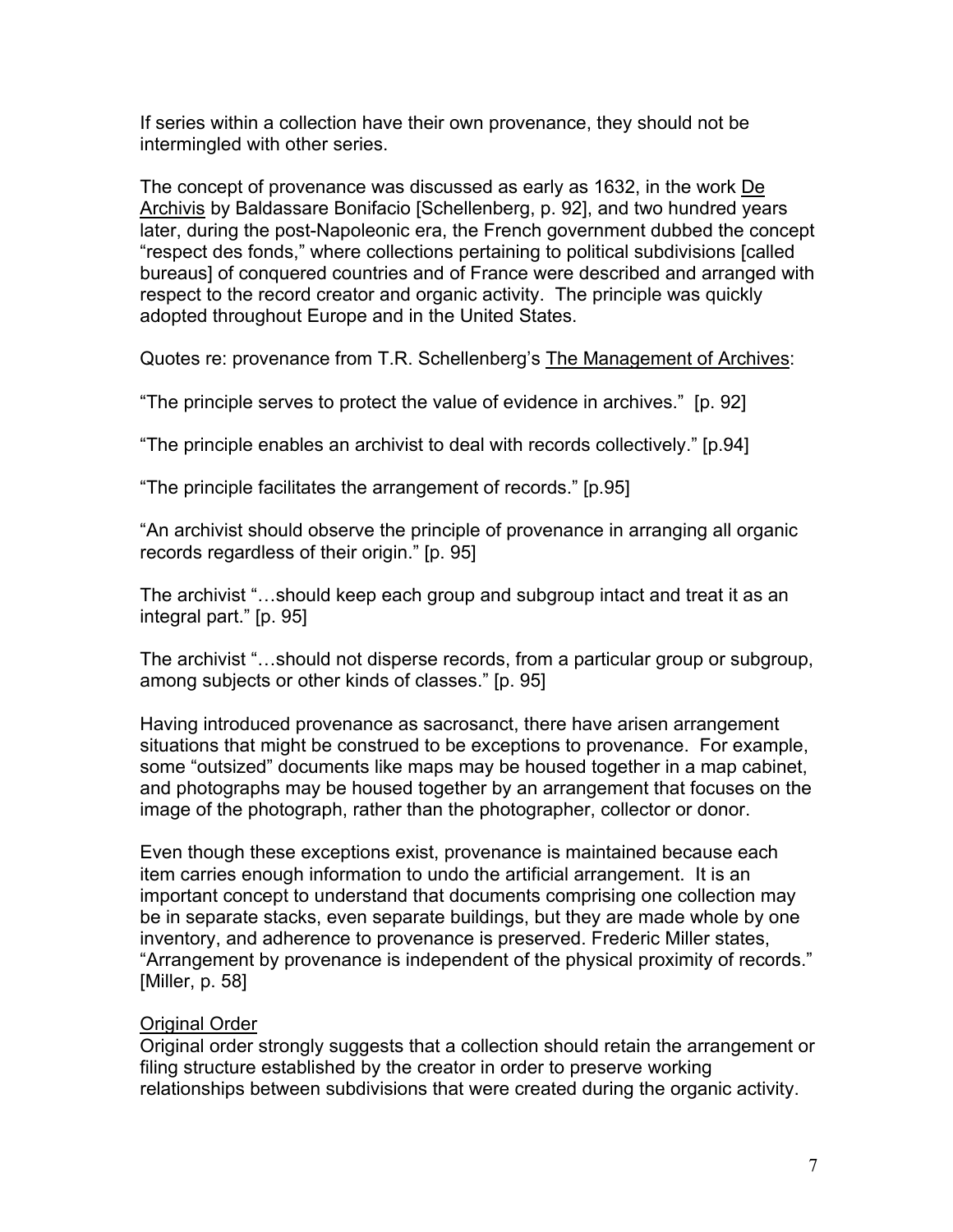This original order "most often" accurately reflects organic activity that gave rise to the collection.

Original order is not as absolute as provenance. The order of a collection may be modified if the change brings more "usability" to the collection. That means any re-ordering must express more logic and contribute more to the understanding of organic activity than the original order. [Schellenberg p. 105]

Provenance versus Original Order during Arrangement

Miller uses the term "filing structure" synonymously with original order. He contrasts arrangement by provenance versus arrangement by filing structure on page 60 of his book.

Arrangement by provenance is based on information about creator(s) of the records, and arrangement by filing structure is based on the content of records and/or their record type [either material nature or content]. Miller says this is analogous to cataloging books based on the author versus cataloging based on the content of the author's book. [Miller, p. 60, 79-80]

The following are examples of the two methods described by Miller.

1. The provenance method is guided by information about the creator(s) of the collection when creating a finding aid. The following is an example:

Grand Army of the Republic, NM Division Carleton Post: Santa Fe Custer Post: Albuquerque U.S. Grant Post: Silver City Isaac Post: Lincoln Kearny Post: Farmington Sherman Post: Deming Sheridan Post: Roswell **Organization** records were

2. The content method considers the record type and its content as the principal guide to organizing a finding aid. The following is an example:

|              | <b>Anthony Albert Papers</b> |
|--------------|------------------------------|
|              | <b>Legal Papers</b>          |
| Organization | <b>Civil Cases</b>           |
| is based on  | <b>Criminal Cases</b>        |
| human        | <b>Military Papers</b>       |
| activity.    | Correspondence               |
|              | Orders                       |
|              | <b>Personal Papers</b>       |
|              |                              |

is based on post where

created.

*Four Principles for Success of a Preservation Program*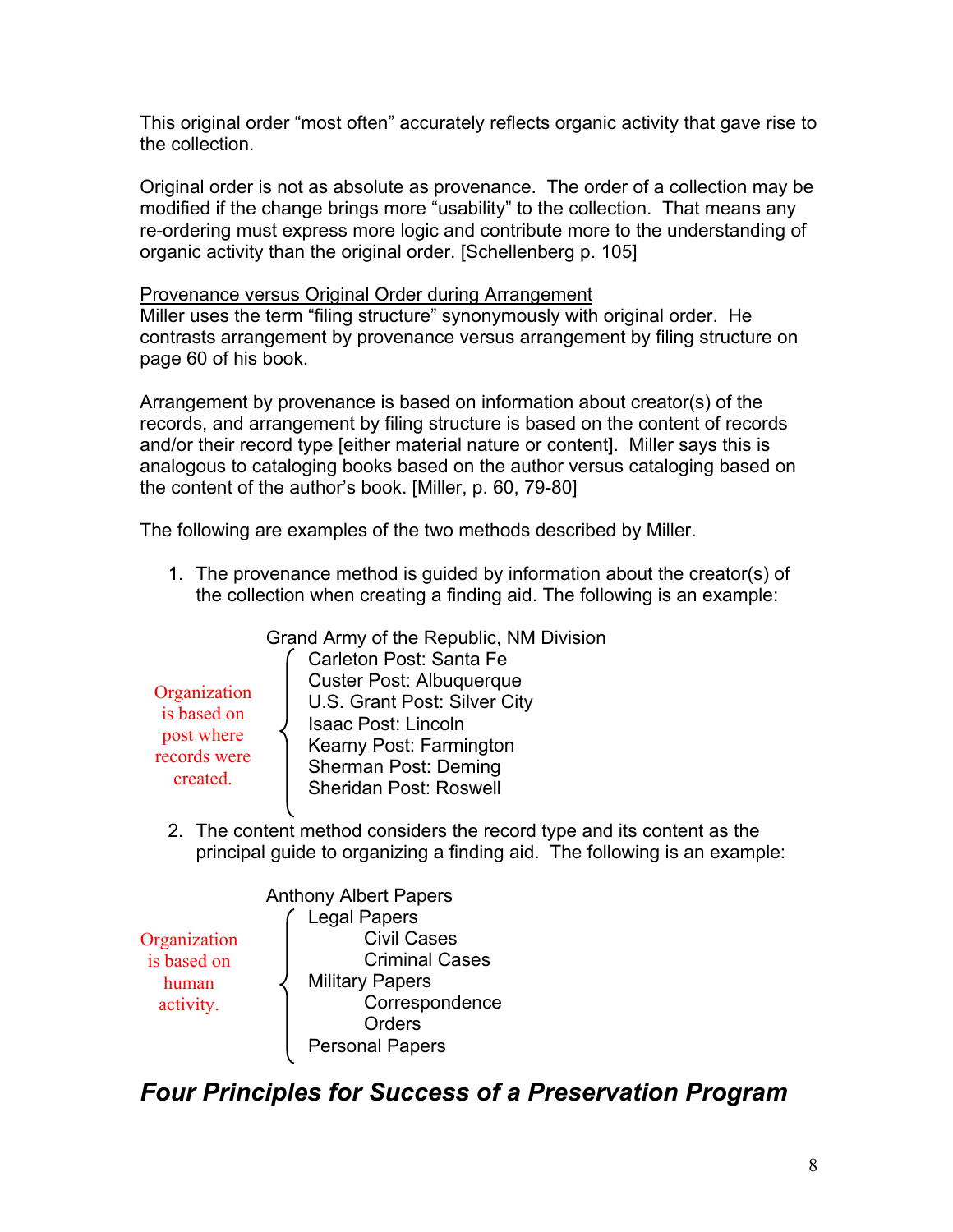"The degree to which an archival conservation program will be successful will depend largely upon acceptance of four principles:

(1) Conservation is a management responsibility of the highest administrative level.

(2) An appropriate share of each annual budget must be allocated to the conservation program.

(3) A conservation program is diverse. It consists of actions and activities that include storage and handling, temperature and humidity control, security, and disaster preparedness as well as routine in-house preservation treatments and such other conservation procedures that may require special facilities and high technical competence. Acquisition, processing research use, and exhibition are also integral components.

(4) Conservation must be the legitimate concern of all members of the staff at every level; it is not merely a technical matter to be relegated to a workshop of some remote specialist."

[Edward R. Gilbert. "A Conservation Primer: The Preservation of Library Materials in Tropical Climates." *Bulletin of the Florida Chapter, Special Libraries Association* 14:110 (July, 1982), as quoted in Ritzenthaler, 1983, p. 7]

# **Establishing Preservation Priorities**

**When establishing priorities of a preservation program, first address problems that have the broadest impact on the largest group of holdings.** [Ritzenthaler, 1992, p. 6]

To determine what the broadest impact is, analyze the strengths and weaknesses of the following components of your preservation program:

- 1) Environmental Controls
- 2) Storage and Housing
- 3) Handling and Usage
- 4) Duplication and Reformatting
- 5) Security Measures

Also, when establishing priorities, the following factors must be weighed:

- 1) Budgetary concerns
- 2) Value of each collection [or item]
- 3) Needs of each collection [or item]
- 4) Usage of each collection [or item
- 5) Availability of Trained Staff [Ritzenthaler, 1992, pp. 9-12]

When establishing your program, many questions will arise:

#### **What is the most good I can accomplish with the available budget?**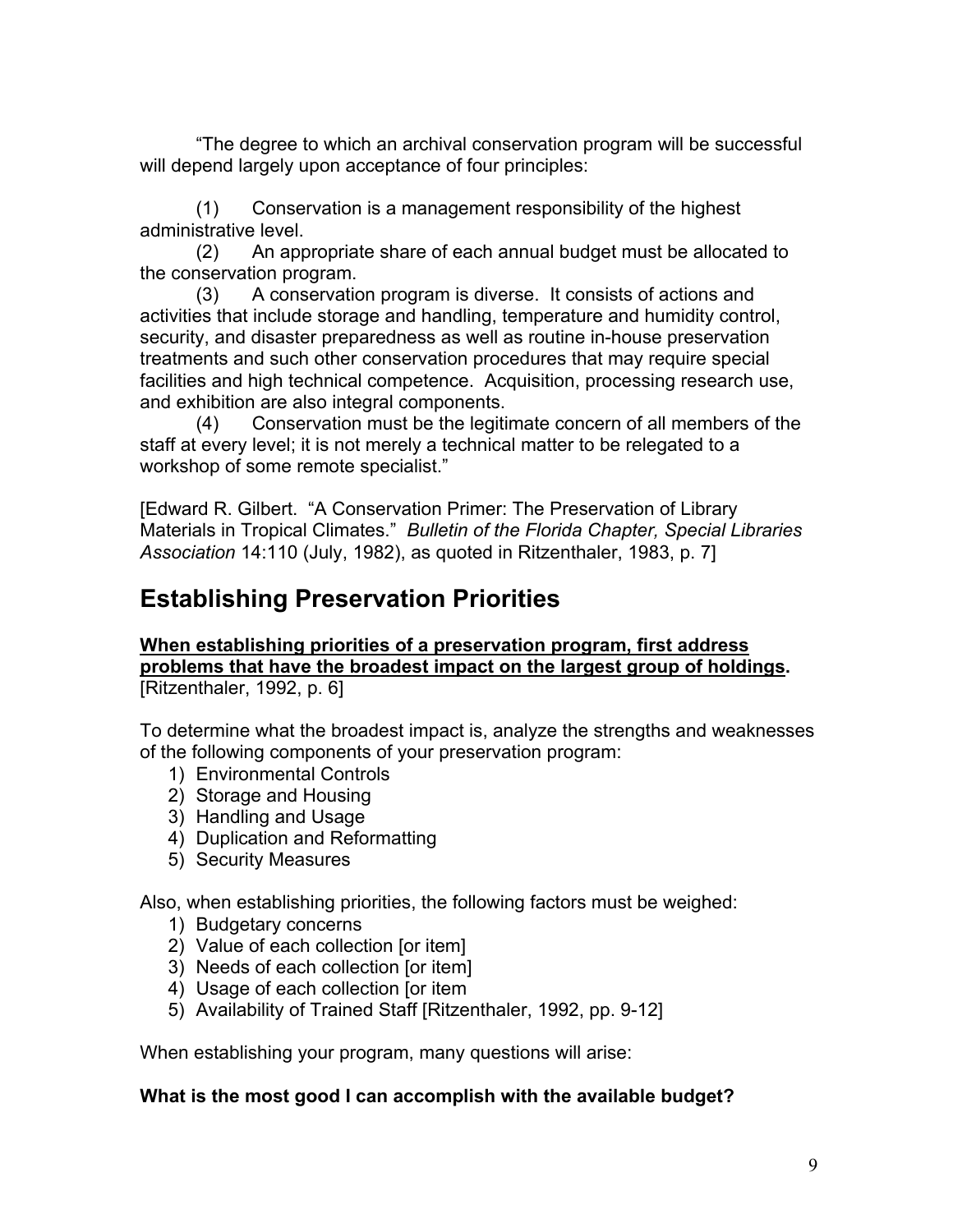This question employs the guiding precept [underlined above] and factors the reality of money constraints against the current status of the preservation program. Ritzenthaler states that 10 to 15 percent of any archival budget should be allocated for preservation, and this funding should grow yearly until a "mature" program is established.

A subsequent question would be:

#### **What worthy collection is most endangered and therefore deserving of resources and effort?**

Collections, and individual items for that matter, are appraised based on intrinsic values.

Recall the following definition from above: *Intrinsic Values are the values of any record or record set and may be divided into categories such as legal or evidentiary, historic, permanent, instructional, administrative, and informational.*

Some collections or items may have added values. For example, the following objects may be irreplaceable and priceless: a diary of a famous person that explains great events; rare photographs; original oil paintings or gems and jewelry. All therefore may be deserving of special conservation treatment and preservation considerations.

# **Preservation Program: Core Elements**

- 1) Policy Formulation
- 2) Planning
- 3) Staff and Researcher Training
- 4) Holdings Maintenance
- 5) Environmental Control and Monitoring
- 6) Disaster Control
- 7) Preservation Duplication
- 8) Conservation Treatment

These core elements are meant to insure that preservation activity is incorporated into all functions that impact the use and life of collections, including their acquisition, exhibiting, processing and use by patrons. [Ritzenthaler, 1992, pp. 5- 6]

### **Initial Guidelines and Activities for Implementation and Self-appraisal of Your Preservation Program**

1) Implementation should be methodical, and planning should include timetable, with specific reporting dates for interim and final reports.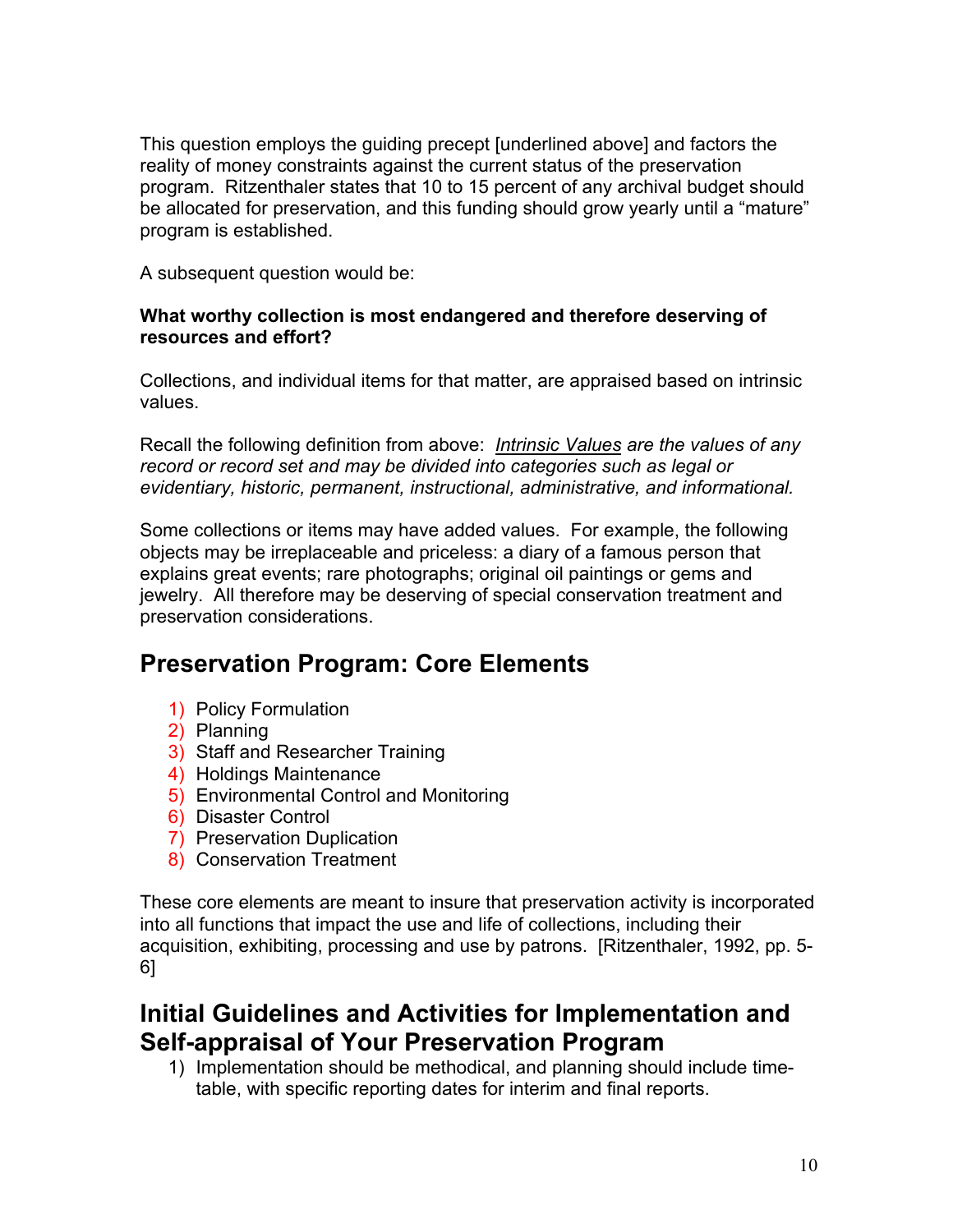- 2) Goals statement should be developed. It should provide a philosophical framework and convey the institutions commitment to preservation and state areas of concern and may be updated periodically.
- 3) Data must be gathered on needs and current activities. See information re: institutional and collection level surveys below.
- 4) Methods of communication and chain-of-command must be clear to best facilitate all functions and their component activities.
- 5) If consultants or volunteers, docents or others are to have a role in preservation and other activities, their degree of involvement must be clear.
- 6) The implementation and methods must be understood by all.
- 7) Once sanctioned, the plan must be supported in the budget. [Ritzenthaler, 1992, pp. 7-8]

### **Preservation Survey of the Institution**

- 1) What type of materials do you hold?
	- *a. Survey of paper, photographs, film, artifacts*
	- *b. Are priceless materials given needed protection*
	- *c. Nitrate film issues*
	- *d. Identify severely damaged items*
- 2) What are your current environmental conditions and issues?
	- *a. HVAC system*
	- *b. Insects, molds, mildews*
	- *c. Air Quality, particulates: fumes, dust, radon*
	- *d. Cleanliness of shelving, boxes, floors*
- 3) What type of housing and equipment do you presently have?
	- *a. Shelving [wood or metal]*
	- *b. Equipment, such as carts, ladders*
	- *c. Acid-free boxes and folders*
	- *d. Photos and housing conditions*
	- *e. Moving films and housing conditions*
	- *f. Maps and housing conditions*
	- *g. Artifacts and housing conditions*
- 4) Are there persistent, recurring problems with the building?
	- *a. Door and windows*
	- *b. Handicapped accessibility*
	- *c. Lighting*
- 5) What are your present security measures?
- 6) What fire detection, prevention and suppression systems are in place?
- 7) Is there a water detection and alert system?
	- *a. Consider outdoor drainage away from the building*
- 8) Do you have a disaster preparedness plan and when was it last updated?
- 9) Are researchers monitored at all times?
- 10) Does staff know proper methods for storing and handling materials?
- 11) Does you institution presently have a trained preservation staff and how is the preservation staff organized?
- 12) What is your annual preservation budget?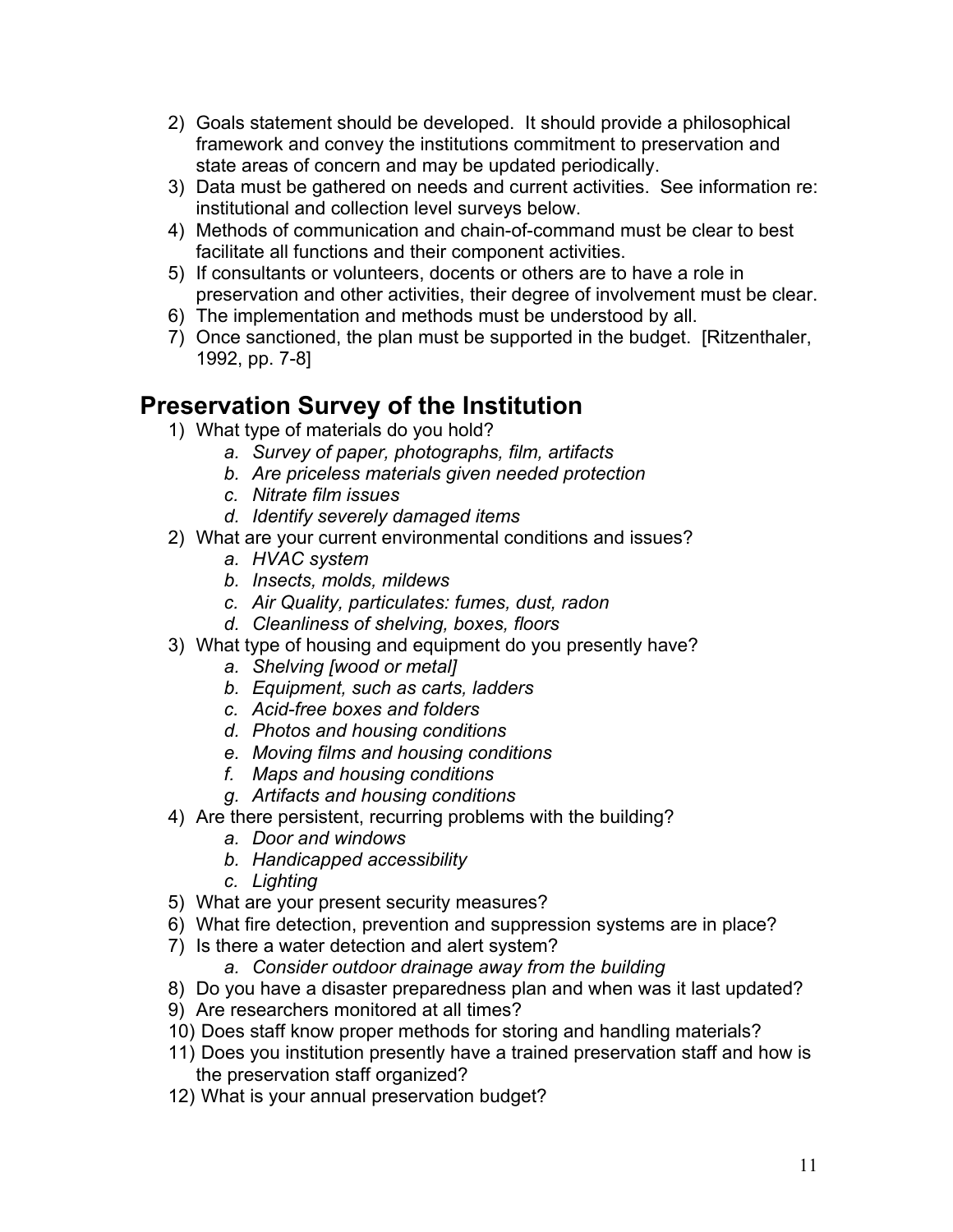- 13) What percentage of staff time is devoted to preservation activities?
- 14) Do you presently have conservation activity performed by staff or by contractors? Are these activities evaluated on a regular basis?
- 15) How are documents, photos, CDs and other mediums duplicated and are there preservation and security concerns?
- 16) Are original materials exhibited and what security and preservation concerns arise? [Ritzenthaler, 1992, pp. 9-12]

### **Preservation Survey of Collections**

Survey forms or checklists are the best method to collect data regarding the status of each collection and/or group of collections. Staff members recording the information must possess at least intermediate-level knowledge of the parlance used by the agency and archival community at-large and therefore must be able to identify the material nature of holdings and related problems of each record type.

Along with basic descriptive information about each collection, the following listed types of information should always be collected and the "physical needs" of each should be emphasized in the exposition of the survey:

- 1) Type of materials: What formats and media are found within the collection?
- 2) What are the intrinsic values of the collection? [monetary, historical, legal, educational, *etcetera*]
- 3) What are the current housing conditions? Are archival quality materials [acid-free and buffered holders or Mylar and other approved plastics] employed?
- 4) What conservation issues exist?
	- a. Evidence of damage
	- b. Evidence of instability

Physical needs should be described in precise terms that discuss evidence of instability, such as fading, darkening, odors, cockling or mention of some distortion. [Ritzenthaler, 1992, pp. 9-12]

### **More on Collection Analysis [taken from the Arrangement and Description Training Session]**

Archival manuals on "arrangement and description" [see functions above] provide solid guidelines for analyzing collections that may be incorporated into the preservation survey and prioritization processes.

#### Elements of the Collection Analysis

The collection analysis is divided into two exercises, the intellectual analysis and the physical analysis. The intellectual analysis concerns itself with provenance- the record's creator, chain of custody and the strategic goals of organic activity,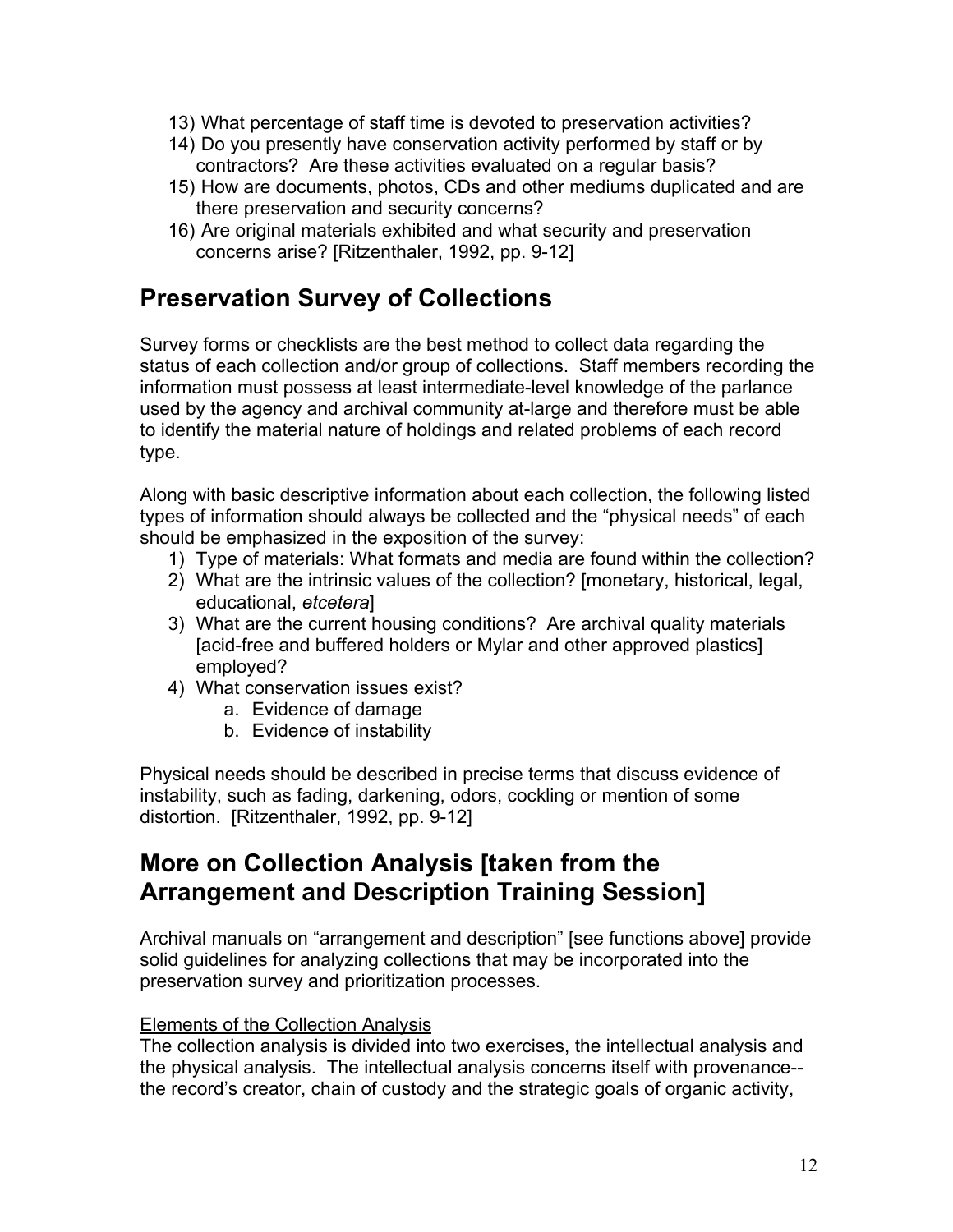whereas, physical analysis concerns itself with original order--the filing structure and the tactical objectives of organic activity.

Steps of the Intellectual Analysis of Collection

- 1) Determine an accurate title for the record set.
- 2) Provide biographical information about the record creator, and outline the organic activity to describe purpose for the record set and span dates.
- 3) Outline the chain of custody and provide appraisal and accessioning documents.
- 4) Describe and give details on confidential, sensitive and restricted material. Especially restrictions, were they placed by the donor, or by U.S. law [including state and local statutes and ordinances] or by the repository [perhaps because it contains fragile material or is unprocessed]?
- 5) Describe the "type of collection" [discussion below].
- 6) Identify the record types and convey how each contributed to the organic activity of the creator.
- 7) Determine and describe the order or lack of order down to the series level. Begin to establish a hierarchy. [Discussion below]. Make notes of types of material, dates of material and note ideas about how it all fits together.
- 8) Forecast access needs by describing the importance and/or uniqueness of the contents of the collection. This description should convey demand for the records within the community-at-large or niche groups.

#### Steps of the Physical Analysis of Collection

- 1) State the preferred method of arrangement and if re-arranging is necessary provide rationale.
- 2) Verify size of the collection and forecast final size in linear feet.
- 3) Describe the material nature of the documents.
- 4) Describe the condition of boxes and folders.
- 5) Review documents and determine if conservation treatment is required.
- 6) Identify type and number of storage containers required and determine storage conditions for non-textual and over-sized documents.
- 7) Remove duplicates and blank forms.

#### **Tactical decisions during Arrangement**

- 1) Labor may be divided between professional and clerical staff.
- 2) Describe working assignments to accomplish the processing.
- 3) Create a budget for labor and supplies over the entire time needed to accomplish the project.
- 4) Consider space needs for staging during arrangement processes.
- 5) All the Re-housing, Re-boxing and re-foldering should be accomplished during arrangement, but, it may be postponed until resources are available.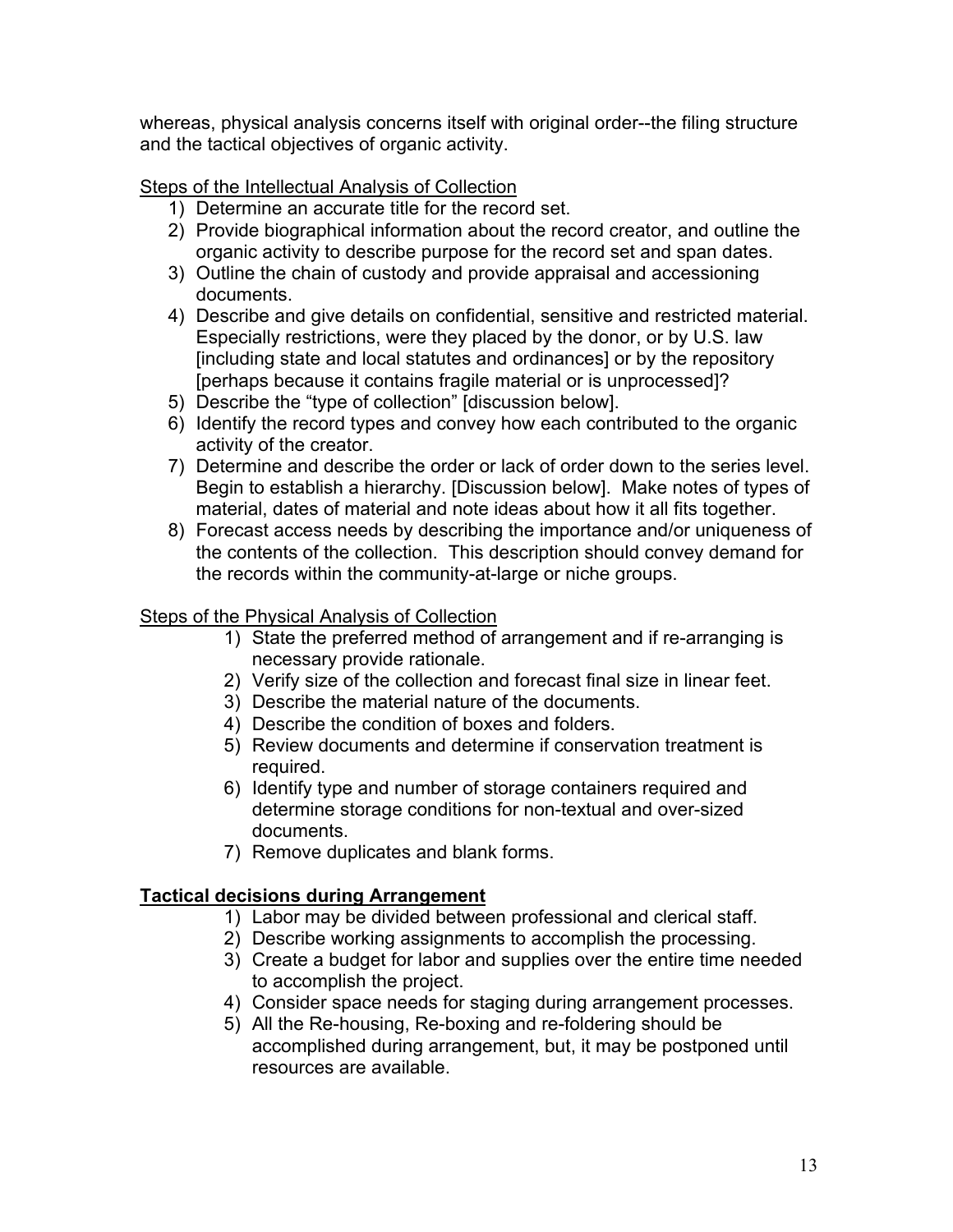- 6) Budget realities often drive the system. It may expedite or hold up the process, depending on the situation.
- 7) Rearranging is somewhat controversial and considered a violation of the original order principle, but it is allowed to facilitate use and understanding of the collection. Remember the ultimate test question: Does the new order support usability?

#### Preservation and Handling during Arrangement

By employing the proper arrangement processes and adding precise descriptions and locations, an archivist is also supporting the preservation and security of holdings. [Ritzenthaler, 1992, p. 53]

Conservation concerns, problems and tasks should be identified early, either in the appraisal and accessioning functions or in the collection analysis process, and these issues should be addressed in the work plan as either long- or short-term projects.

Try to incorporate the following steps into the arrangement process:

- 1) When re-foldering and re-boxing and labeling, acid-free materials should be used if budget allows.
- 2) Destructive fasteners should be removed and replaced with archival quality materials.
- 3) Remove any acidic materials if they do not remove with them any intrinsic descriptive value [e.g. newspaper clippings, pressed flowers, hair cuttings]. If they cannot be removed, then they must be covered before too much loss of information can occur.
- 4) Try not to overfill folders or pack boxes too heavy.
- 5) Maintain temperature and relative humidity at optimum levels during all stages of the project [62 degrees Fahrenheit and 42% Relative Humidity, but parameters are generally low 60s and low 40s respectively].

### **Survey of Resources**

- 1) What funding is presently available? What can you do immediately with the most effect?
- 2) What commitment exists from current funding sources for future projects?
- 3) What personnel are available and trained to begin preservation projects immediately?
	- a. How long will they be available?
	- b. What is the level of expertise?
	- c. What is a good project?
- 4) What training is available to bring staff to a higher level, if needed?
- 5) Will outside resources be used?
	- a. How long will volunteers, docents or others be available?
	- b. What is the level of expertise?
	- c. What is a good project?
	- d. If resources are materials, what is their best use?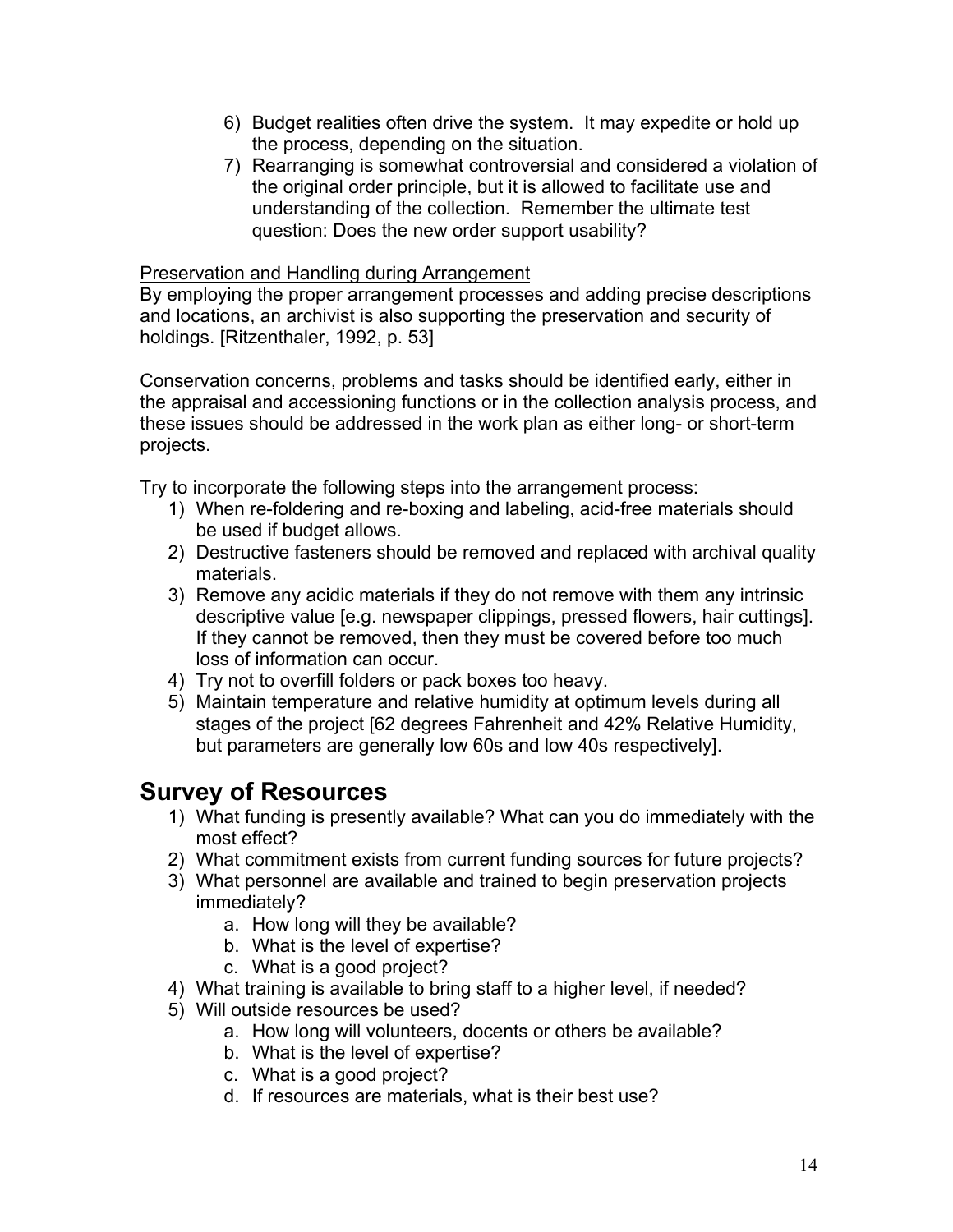### **Creating a Suitable Environment**

The ideal environment requires control of the following conditions:

- 1) Temperature and relative humidity
- 2) Clear air with good circulation
- 3) Controlled light sources
- 4) Freedom from biological infestation [insects, molds, mildews]
- 5) Good housekeeping practices
- 6) Good security practices
- 7) Protection from potential fire and water hazards

[Ritzenthaler, 1992, p. 51]

# **Handling by Staff and Patrons**

The greatest cause of deterioration of materials is handling by staff and researchers. Procedures should be established and enforced for handling materials by staff during processing and reference, and user guidelines should be established for researchers.

White cotton gloves should be provided to prevent the transfer of oil that in time will stain materials. Some archivists claim that wearing gloves makes one uncoordinated and likely to cause more damage to paper and photographs. In any case, micro spatulas or similar tools should be available to help patrons handle materials if needed.

When patrons request large amounts of material, the archivist should bring small and manageable amounts for review, and these should be returned before the next batch is retrieved.

The research room should always have a staff person to monitor use of materials. Researcher should register and sign in and out. The materials requested should be documented. Security cameras should monitor all entrances into and out of the storage areas. No large bags should be permitted in the research room.

### **Temperature and Relative Humidity (RH)**

Science has established that all materials deteriorate faster at higher temperatures; therefore, lower temperatures mean longer life for all archival materials.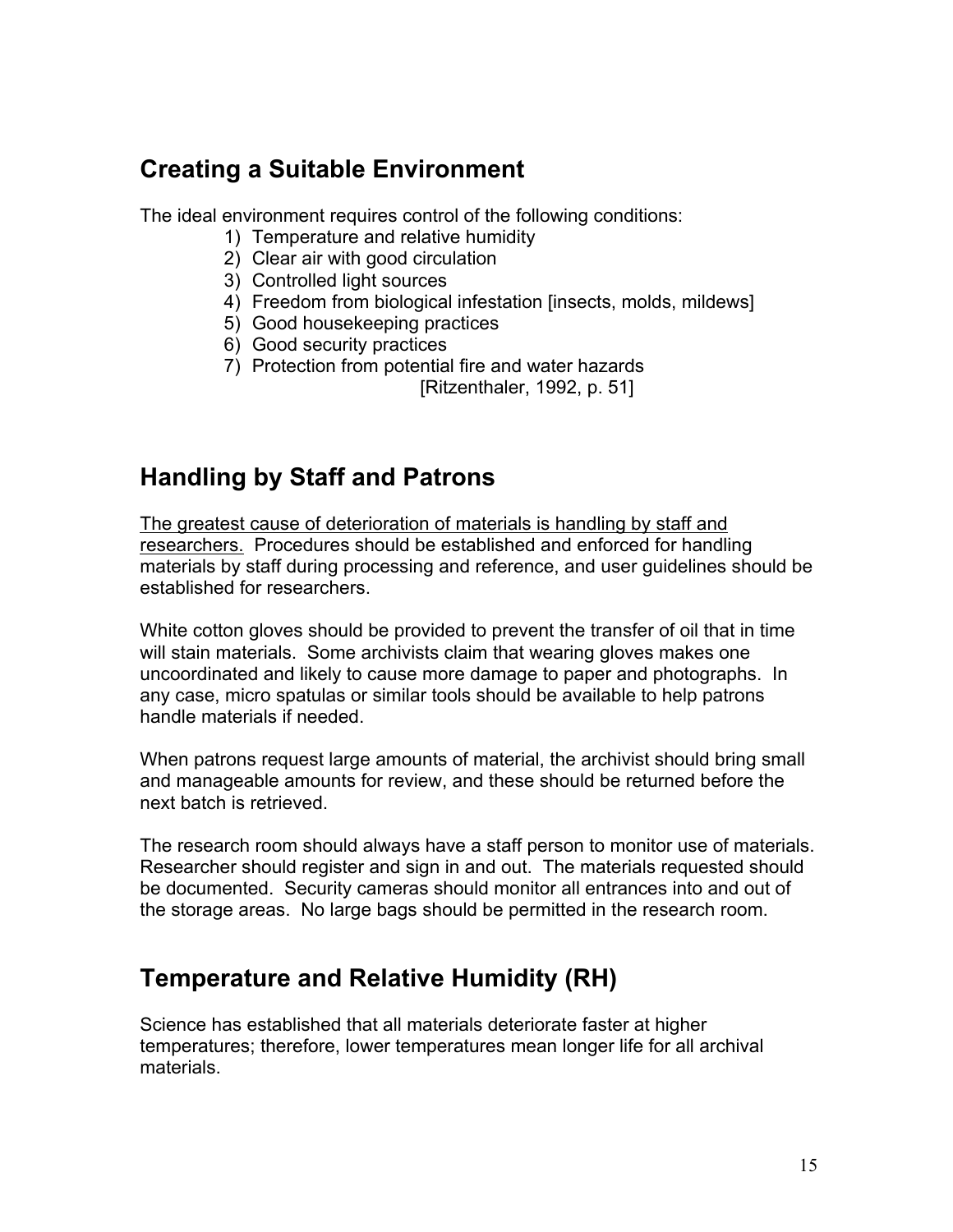Temperature and relative humidity are related: as the temperature rises, the air becomes able to hold more water vapor, and water vapor accelerates corrosive effects of all materials. Relative humidity is the amount of water vapor in a volume of air expressed as a percentage of how much the same volume can hold at the given temperature.

Fluctuations to a higher temperature will cause the air to hold more water vapor and when the temperature lowers, water condenses when it reaches the dew point. The condensed water may form on the archival materials themselves or may form on the coldest surface and the surrounding air that is now extremely dry will suck water from the archival materials.

Therefore, fluctuations in temperature and accompanying changes in relative humidity are especially harmful to archival materials.

Temperature and RH are controlled by Heating, Ventilating and Air Conditioning [HVAC] systems, which can be costly to install. There are passive climate control measures that may be employed:

- 1. Do not place bookcases against outside walls
- 2. do not use enclosed bookcases, especially those with glass fronts
- 3. insulate walls and cover with an impermeable membrane
- 4. keep the air moving [DePew, 1991, p. 59]

There is no agreement on the correct levels for temperature and relative humidity:

- $\triangleright$  Common recommendation at the State Archives for storage areas:
	- $\blacksquare$  Temperature = 70 degrees or lower
	- Relative Humidity =  $30\%$   $50\%$
- $\triangleright$  Recommendation for storage areas by Ritzenthaler in 1983:
	- **Temperature = 67 degrees, plus or minus two degrees**
	- Relative Humidity = 47 percent, plus or minus two percent [Ritzenthaler, 1983, p. 30]
- $\triangleright$  Recommendation for storage areas by Ritzenthaler in 1992:
	- $\blacksquare$  Temperature = 70 degrees, plus or minus two degrees
	- Relative Humidity =  $45$  percent, plus or minus two percent [Ritzenthaler, 1992, p. 53]
- ▷ Recommendation of John DePew in 1991 for **textual materials in reading and research areas**:
	- $\blacksquare$  Temperature = 68 degrees, plus or minus three degrees
	- $\blacksquare$  Relative Humidity = 50 percent, plus or minus three percent [DePew, 1991, pp. 48-50]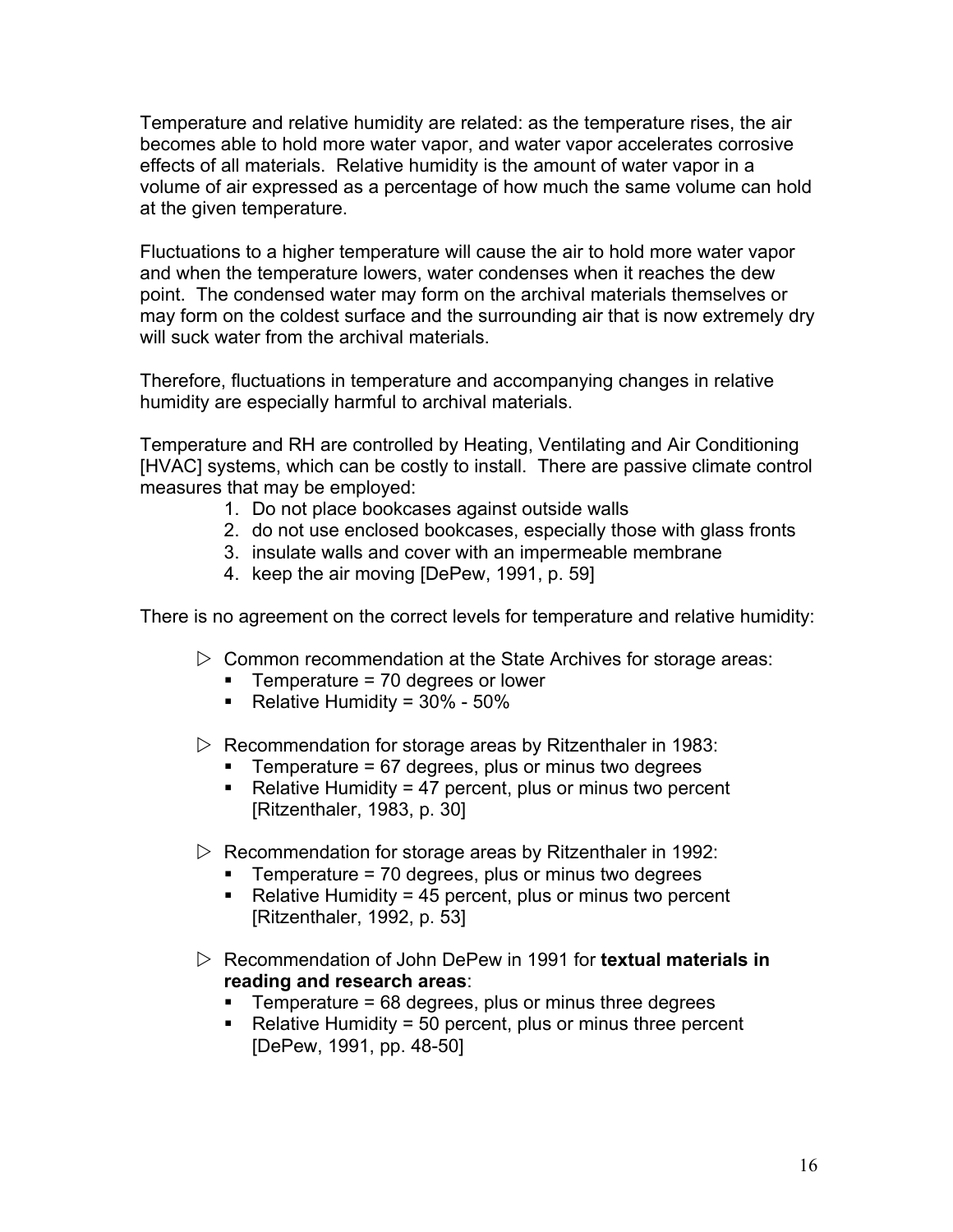- $\triangleright$  Recommendation of John DePew in 1991 for **textual materials in storage areas**:
	- $\blacksquare$  Temperature = 60 degrees, plus or minus three degrees
	- $\blacksquare$  Relative Humidity = 50 percent, plus or minus three percent [DePew, 1991, pp. 48-50]
- $\triangleright$  Recommendation of John DePew in 1991 for **photographic materials**:
	- **Temperature = 55 degrees, plus or minus three degrees**
	- Relative Humidity = 40 percent, plus or minus three percent [DePew, 1991, pp. 48-50]
- $\triangleright$  Recommendation of John DePew in 1991 for **film and magnetic tape**:
	- Temperature = 70 degrees or lower [DePew, 1991, p. 202]
	- Relative Humidity = 20 percent, plus or minus three percent [DePew, 1991, p. 50, see Table 2.2]
- $\triangleright$  Actual settings for **preservation microfilms** at the SRCA:
	- $\blacksquare$  Temperature = 50 degrees
	- Relative Humidity = 40 percent
- $\triangleright$  Actual settings for **electronic secondary storage and tapes and discs: magnetic and optical** at the SRCA:
	- $\blacksquare$  Temperature = 56 degrees
	- Relative Humidity = 45 percent

# **Air Quality**

Pollutants are becoming more of a problem, especially in urban areas. Particles attach themselves to surfaces of paper, photos, tapes and discs and cause mechanical [friction] damage. These particles also absorb gasses that cause chemical damage. Gasses such as sulfur dioxide and nitrogen dioxide combine with water to produce sulphuric acid and nitric acid, respectively.

Intake vents for HVAC systems should not be placed in areas high in pollutants like a busy street or loading dock. Filters should be used to eliminate gases and particles in storage areas. New filtered air should be able to reach all corners of the storage area. Housing your holdings in acid-free containers with covers will help the effort to prevent any damage from pollutants and particulates. Periodic cleaning improves air quality.

The best HVAC filters are active carbon and microporous alumina pellets impregnated with potassium permanganate. [DePew, 1991, p. 57] Be aware that some chemicals used with HVAC systems can have a negative impact. For example, chemicals used to prevent mold growth are sometimes poured into HVAC drain pans.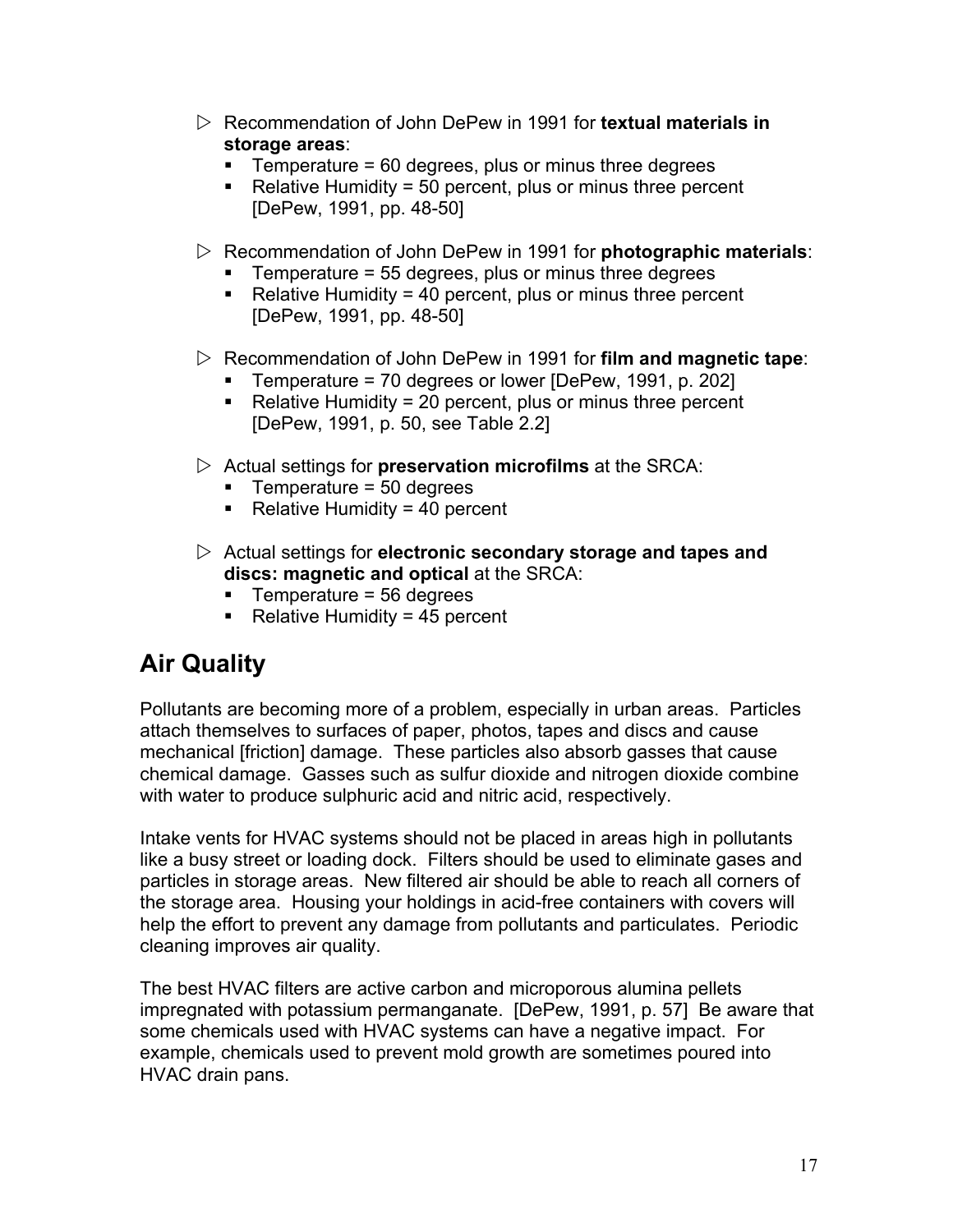Look for internal sources of pollution such as formaldehyde and acetic acid emitted from particle board and plywood. A coat of latex paint over these composite boards will improve air quality.

# **Biological Pests**

Biological agents, mold, fungi, insects and rodents, like moist and warm areas. All feed on paper, glue, and paper-sizing and gelatin emulsions of photos or negatives. Also, rodents like leather, vellum and book cloth used in book bindings.

Insects and mice can become a big problem if not monitored constantly and addressed quickly when infestations are discovered. One should be especially vigilant when the outside temperature changes. As cold weather ensues, rodents seek shelter inside. Mice are easy to catch or poison, and in extreme cases, city or county government resources are willing to help. One female insect can lay many eggs and as warm weather occurs, a surprising number of insects can appear quickly.

Infestations can disfigure or completely destroy materials and can contaminate wide areas of holdings and storage areas. Be especially careful of rodent droppings that can hold and transfer many diseases, not the least of which is hantavirus. Many institutions use sticky traps as a low-tech and cost effective method of monitoring for infestations.

Molds and mildews [microscopic agents] should not be a problem if temperature and relative humidity are kept low and air is circulated consistently. Be especially vigilant in areas with bad circulation and stagnant pockets of air. If possible, make sure doors to storage areas open to hallways or other rooms not to the outdoors. Inspect windows and door jams and their seals [weather stripping] to insure a tight fit.

Most importantly, when new collections arrive, isolate them until they can be inspected to insure they are vermin and insect-free before initial processing and incorporation into the general storage area.

# **Light**

All light damage is cumulative and irreversible to archival materials. Cumulative means the damage gets worse with each exposure and archival materials never repair themselves the way a persons skin will. Light is radiation and measured by its wavelength. Ultraviolet light with the shortest wavelength is invisible and is the most destructive. Red light has the longest wavelength and is the least destructive.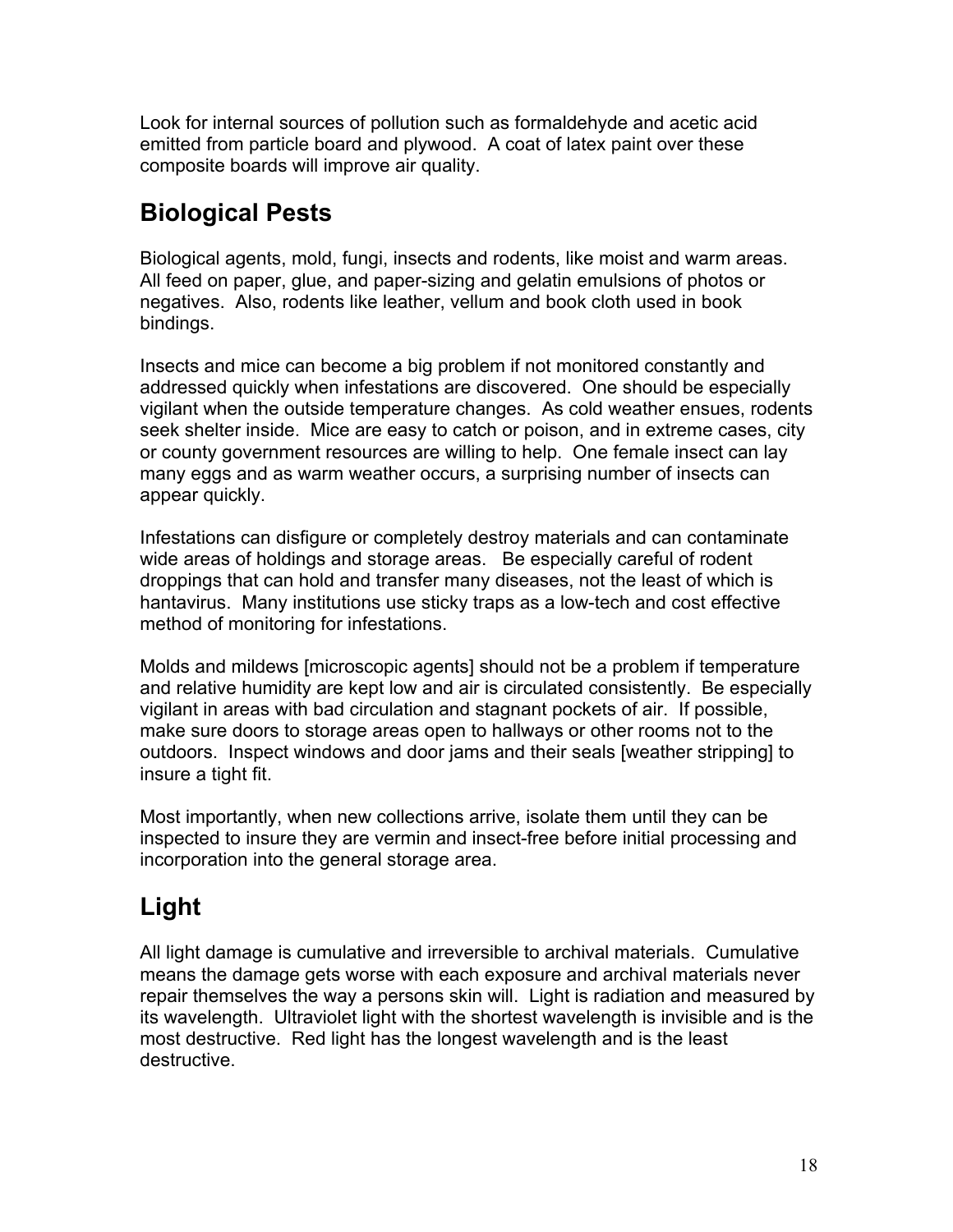Light performs a bleaching action on all artifacts and causes papers to darken or yellow and eventually crumble. Inks, dyes and paints will fade and eventually disappear. Fibrous materials such as cotton book bindings will weaken at the sub-atomic level and become brittle and eventually crumble.

Light damage is measured by considering the wavelength [type of light] its intensity and the duration it impacts an object. Archivists and librarians need not get too mathematical, but must consider "total exposure" of light. Because light damage is cumulative a long exposure to weak light is just as damaging as a short exposure to sunlight. [DePew 1991, p. 59]

The basic rule is to keep all archival materials, including artifacts, from direct sunlight. Also, use fluorescent light that is bounced off a wall or ceiling [in all areas: offices, storage and research areas]. Much damaging light can be removed from the equation by reflecting light. Ultraviolet light does not reflect. Finally, specific paints may used to absorb harmful rays. These are titanium dioxide and/or zinc white. [DePew 1991, p. 65]

Exhibit cases can be challenging because they are often in entry areas with windows. Outdoor light, even if it bounces indirectly from adjacent walls, can damage exhibit materials, especially with prolonged exposure. The best practice is to use copies in exhibits, and if possible install filtered glass. Filters of special plastics are also made for incandescent and fluorescent light fixtures. Blinds or drapes may also be employed to reduce intensity.

# **STORAGE OF ARCHIVAL HOLDINGS**

# **Books**

Archives and libraries should be kept as clean as possible. No food or drink should be allowed in research or storage areas *[but some accommodation is often made for office areas]*. Persons touching books should have clean hands. New books should be opened carefully to stretch the spine without breaking the glue. [DePew, 1991, pp. 96-97]

# **Paper**

Paper is the most common material found in archival collections worldwide. Modern paper uses two components, alum and rosin, as "sizing." Without sizing, paper would not hold ink very well and would act more like blotter paper. When alum and rosin contact with water they produce sulfuric acid and aluminum hydroxide and other compounds. Light and some atmospheric pollutants facilitate the creation of acids in paper. [DePew, 1991, pp. 12-13, 22 and 429]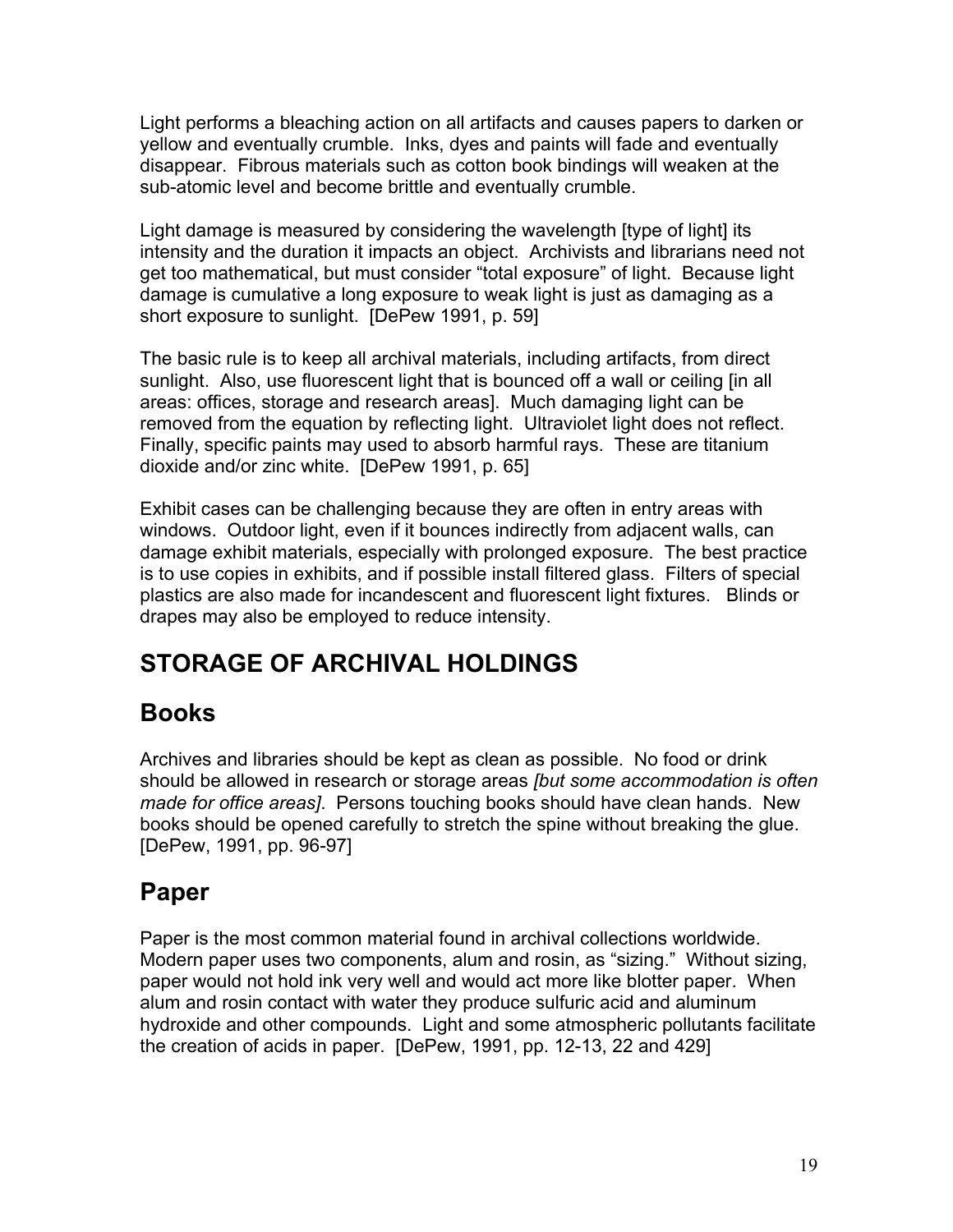The time between 1850 and the present day is considered "the era of bad paper" because of the use of acid-producing sizing. Many modern paper mills are converting to the use of non-acidic sizing such as starch [first used by Chinese, 104 A.D.] and animal gelatin, *casin* and glue, which were first used in the production of paper. [DePew, 1991, pp. 12-13, 22 and 429]

Paper materials should be stored in acid-free folders and boxes. Most acid-free materials are "buffered" meaning that they have an alkaline reserve that helps to neutralize acid that is produced by the paper itself. Buffered materials also mitigate "acid migration" from one item to another in the same box. For example, newspapers produce large amounts of acid during decomposition, and the acid hastens the destructive processes of other surrounding paper and materials.

An appropriate size box should be selected to ensure that the folders are not packed too tightly or too loosely. All papers should be unfolded. All fasteners (staples, paper clips, rubber bands) should be removed. All boxes should be stored on shelves above the ground level.

# **Maps**

Most modern maps are produced on paper. However early maps were produced on vellum or other animal skins. Modern maps are also found on microfilm and magnetic and optical media.

Paper maps should be stored flat in map cases, and if needed, they may be humidified and reconditioned in order to be flattened. Large acid-free folders can be constructed to hold maps that show similar geography [i.e. county, city, state, nation, national forest, trails, land grants, etc.] Map cases should be of metal painted with enamel [oil based] paint. Map cases should not have drawers at floor level

Mylar sleeves can be made to house maps that are fragile, and sleeves should not be sealed on all sides. Paper maps may be mended using Japanese paper and methyl cellulose.

# **Photographs**

Traditional photographic images are formed when light strikes chemicals that are adhered to film or paper by a layer of gelatin or some other "binder." The film is processed first to create a "negative" that is then used to project the image onto light-sensitive paper. The light-sensitive chemicals on both the film and paper are then "fixed" with other chemicals to stop the reaction to light. Even though the reaction to light is stopped, photographic materials will always react to light at slower pace.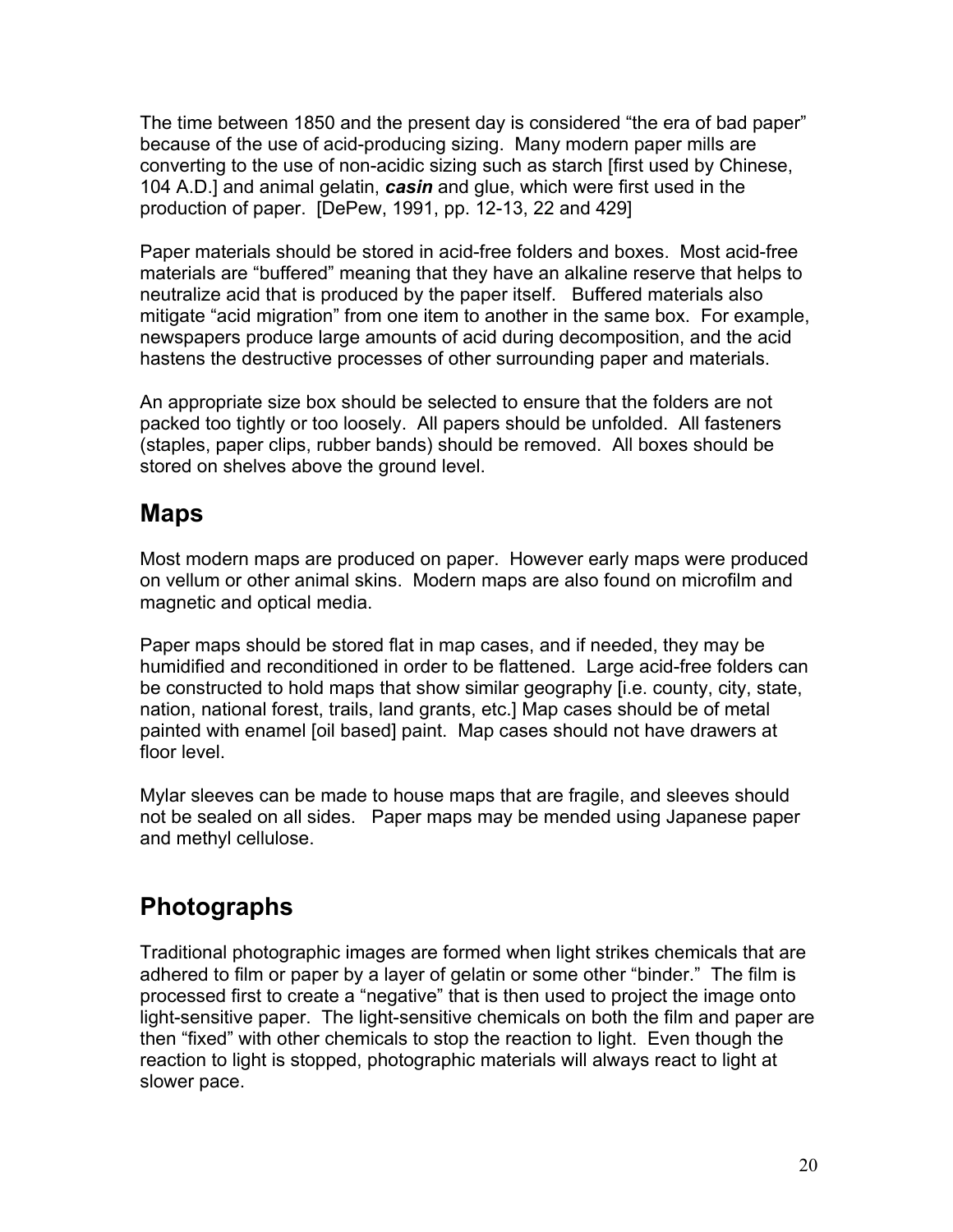Therefore, photographic materials should be kept out of sunlight or prolonged exposure to any light.

Prints and negatives should be stored individually in an envelope composed of either acid-free paper or inert plastic. There is still some debate in about which is best: paper or plastic.

There are advantages and disadvantages to each. Paper envelopes are cheaper, easy to write on, and protect from light damage and they absorb harmful offgasses. Off-gasses from nitrate-based images can be especially dangerous since these images can spontaneously ignite and burn. Plastic enclosures provide better protection from water and external gasses and the image can be seen without removing it from the enclosure. [DePew, 1991, pp. 197-199]

Buffered paper envelopes are "not" suited for certain types of photo images, namely albumen and color prints and cyanotypes because the alkaline can accelerate degradation of these images. Plastic envelopes, although inert, are "not" suited for nitrate-based films because enclosing the chemical reaction causes it to accelerate. [DePew, 1991, pp. 197-199]

Three types of plastic are considered archival quality: polyester, polyethylene and polypropylene. [DePew, 1991, p. 198; and Ritzenthaler, 1983, p. 44]

The current approach at State Archives is to house photo images in polyester plastic sleeves sold under the brand name **Mylar**, which was first patented by the DuPont Corporation in 1952. Negatives are housed in alkaline buffered acid-free paper envelopes. Prints and negatives are housed in separate boxes. Descriptive information is written onto the backside of each photo being careful not to emboss the image. This requires and delicate hand and locating the information on the borders of the print. Descriptive information concerning negatives is penciled onto the envelope.

Photos and negatives should be stored horizontally. Glass plate negatives should be stored vertically with supports in between each negative.

Cased Photographs [Daguerreotypes and Ambrotypes] should be stored vertically with supports in between each cased photo. Loose cracked images can be stored flat in a hand made container that allows each piece of the image to be laid down in foam.

### **Outsized Volumes**

Oversize volumes should be stored horizontally in acid-free boxes. A variety of acid-free boxes can be purchased from archival supply companies. For odd-sized volumes, acid-free card board is available in sheets of 4x8 feet and specific sized boxes may be constructed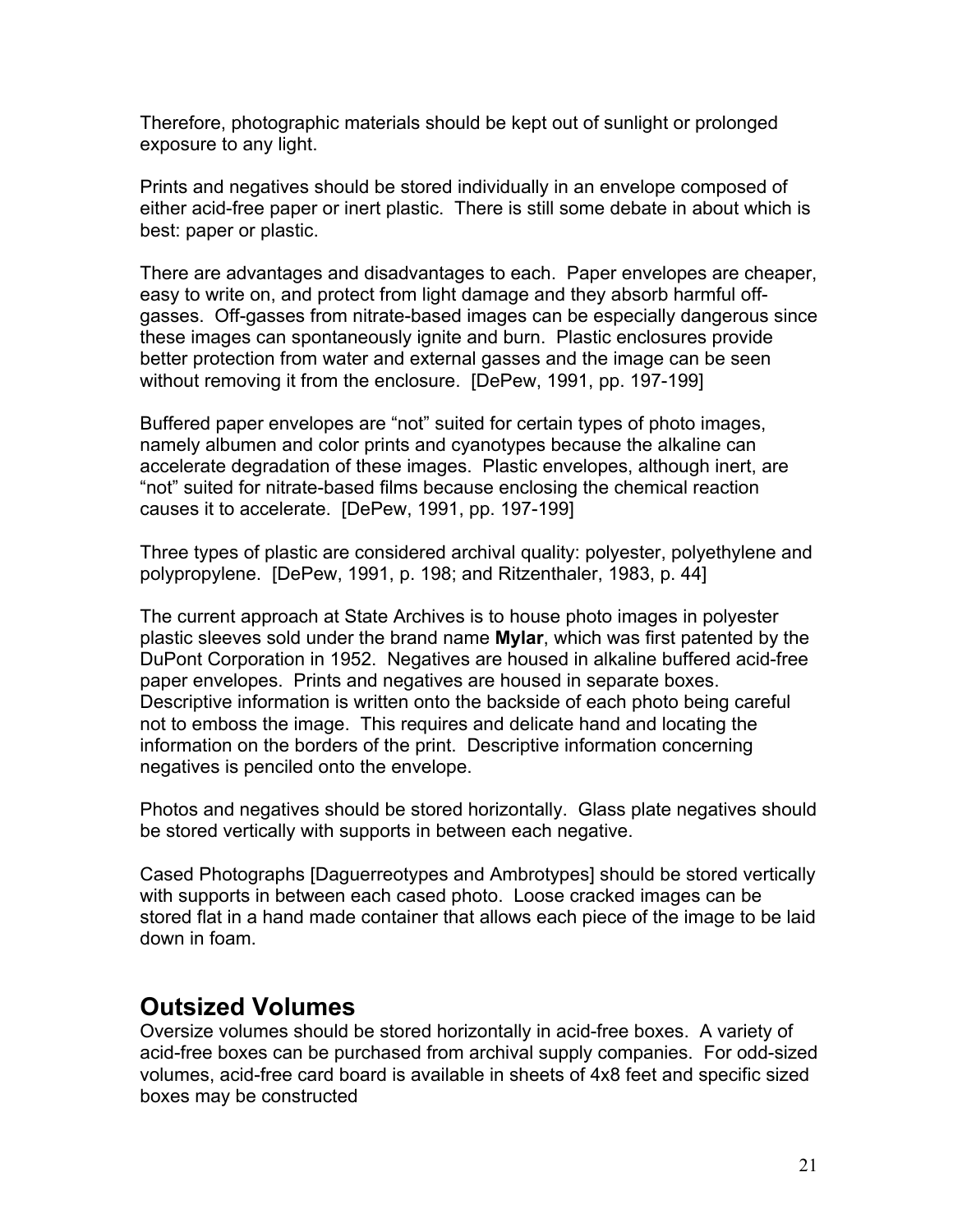# **Sound Recordings**

The primary concern with all types of sound recordings is to protect them from dust by using covers and keeping storage areas clean. Older recordings with great value should be migrated to a modern medium or transcribed to paper.

# **Albums and Records**

Albums should be stored vertically and sleeved in polyethylene liners or acid-free paper sleeves. Original sleeves are acidic and can migrate and attack the vinyl surfaces. However, most albums are housed in their original sleeves because they provide aesthetic values and original information. Lower temperatures are desirable, but whatever the temperature, it is best to have a "non-fluctuating" situation. [DePew. p. 215]

# **Cassettes and Video Tapes**

Protect cassettes from dust and extremely high temperatures, usually caused by sunlight in cars. Magnetic tapes composed of iron-oxide, polyester or cromiumdioxide do not last very long when not treated well.

Be careful not to wind tapes too tightly as excessive friction harms the recording. Proper tape tension can be maintained by storing tapes in the "played' position and rewinding before each use. DePew recommends temperature and RH settings at 60-70 degrees and 20%-40%, respectively. [DePew, p. 218]

Cassette tapes are not considered long-term storage and valuable information should be copied to another, more permanent medium. Each time a magnetic tape is played some degradation of audio or video occurs. Videos and cassettes will function for 30 years if kept in a "controlled" storage situation. [DePew, 1991, p. 226] In normal, household situations, tapes will last about 14 years, and this is often aggravated because machines are not kept clean. Store cassettes in an upright [vertical] position and keep them away from magnetic and electrical fields created by electric motors or areas of high electrical transfer. [Ritzenthaler, 1983, p. 47]

Since 1956, over 30 different formats have been sold for magnetic recording tape with the most popular being BETA, VHS and 18mm [reel-to-reel]. [DePew, 1991, p. 225] Older recordings of high value should be migrated to modern long-term formats before equipment becomes hard to find.

# **Discs [Optical] CD-ROM and DVD**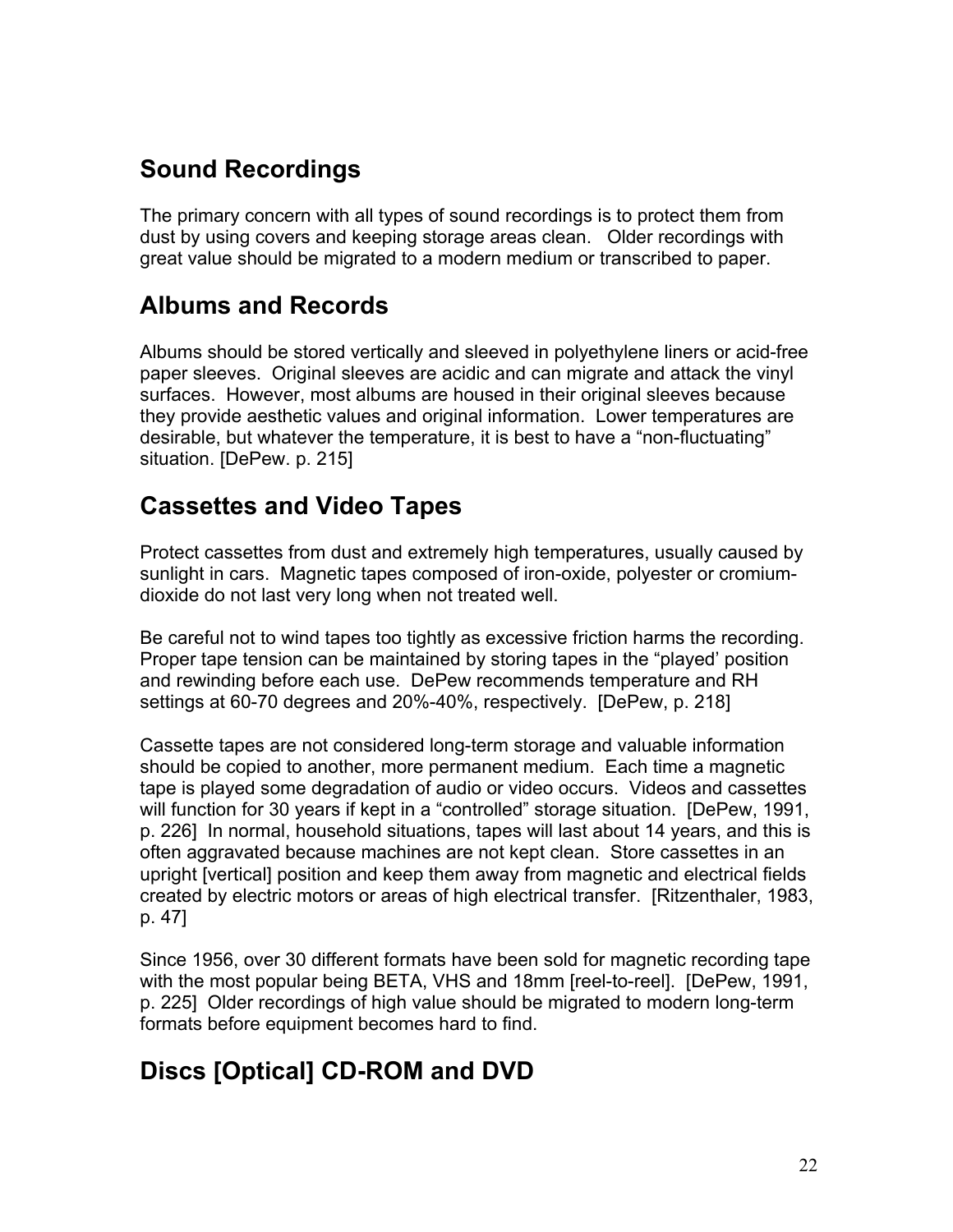There are four basic guidelines to remember and employ concerning discs:

- 1. Keep work and storage areas clean and within archival parameters of temperature and RH
- 2. Keep discs and equipment clean and in good operation
- 3. Make back-up preservation copies and house these in another building
- 4. If the technology is aging, migrate the information or images to a modern format

Please note that the optimum temperature setting at the State Archives vault is 56 degree Fahrenheit, lower than for most other mediums, and relative humidity is a bit higher at 45 percent.

To accomplish guideline No. 2 above one should never bend a disc or touch the playing surface. Never force discs into the slot of the disc drive or place an object on a disc. Always remove discs from the playing devices and return them to their envelopes or cases. Store discs in a vertical position and keep them away from extreme heat and from magnetic fields if the disc is a magnetic device. Magnetism should have no effect on CD-ROM or DVD devices. Clean CD-ROM and DVD discs only as directed: with a **dry soft cloth** and never using any solvents. Finally, keep playing machines in good working order. [www.clir.org]

Because the cost of discs is affordable, the best approach to preservation is to transfer information, photographs and moving films to CD-ROM or DVD formats, and store preservation discs at other locations.

Optical discs were first developed in 1980 by Phillips and are composed of polycarbonate plastic. The layer that holds information is made of either metal or colored dye. The read and writeable discs are made of aluminum surfaces while the "read only" and "write once only" are made of colored dyes. Again, it is important to never touch the playing surface. [www.clir.org]

Rough handling and bad storage conditions are the main causes of disc damage. Be aware that damage will also result from extreme environmental conditions related to temperature, relative humidity, moisture and dust and gasses and solvents.

# **Discs [Magnetic]**

All the conditions and treatment requirements pertaining to Discs [Optical] above also pertain to magnetic discs that are used for computer secondary storage. The only added guideline is to keep floppy discs and diskettes away from magnetic and electrical fields.

# **Motion Picture Film**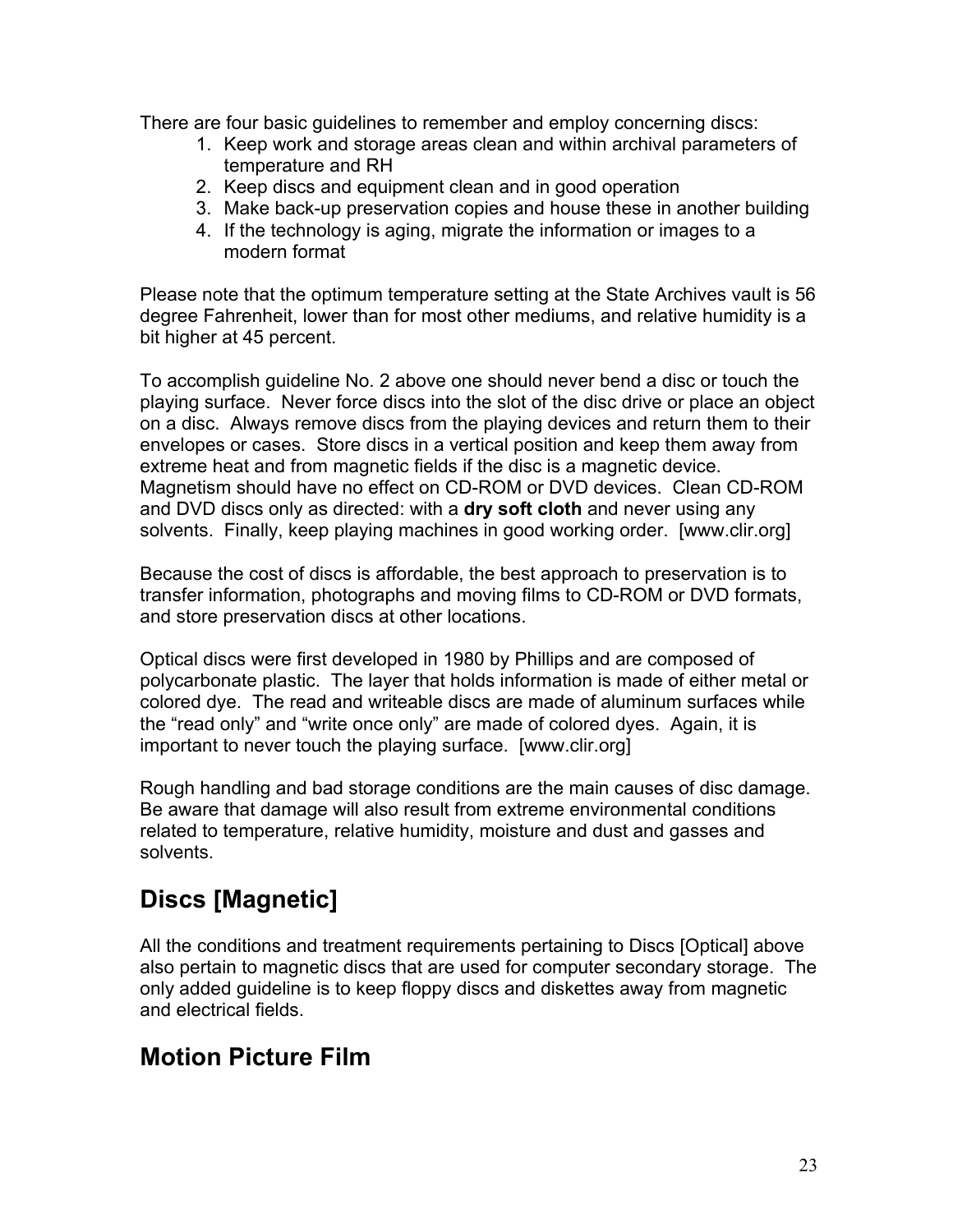Prior to the 1950s, most movie film was **nitrate**-based and posed a serious problem because of its tendency to spontaneously ignite and burn robustly. In 1951, the movie-makers began to use **acetate** film base, called safety film, because the word "safety" was often embossed on the edge.

Your film archives should be inspected to identify and segregate all nitrate films [movies or flat negatives], and this film should be stored in airtight containers away from other materials. Also, it should be stored at very cold temperatures; DePew recommends storing in a freezer at minus five degrees Fahrenheit with RH at 25%. Copies should be made of the movie or photo and the nitrate film destroyed with the help of your local fire department. [DePew, 1991, pp. 209-212]

Acetate film was first used about 1901 and gained popularity beginning in 1923 and became the standard after 1951. Over the years new compounds were made available. Diacetate and triacetate are stronger and more resistant to moisture. Most professional film is still made from triacetate.

The acetate group of films is susceptible to damage from high humidity. DePew recommends that RH be maintained at 30% and temperature no higher than 70 degrees Fahrenheit. [DePew, 1991. p. 212] DePew presents a conflicting setting of 20% on page 50, Table 2.2; however, the point is that RH should be low, between 20 to 30 percent and fluctuations should be within three percent.

The most obvious sign of improper storage of acetate film is the smell of vinegar. Because animal gelatin is used to bind the emulsion to the base, film will also become sticky and begin to curl. Eventually the emulsion layer will separate from the base.

Acetate films should be spooled onto plastic cores and housed in polypropylene containers [i.e. 5 inside the recycling triangle] or in acid-free buffered cardboard containers. Films should be laid flat and not stacked too high, and of course, nitrate and acetate materials should be separated.

Polyester film is a modern film that has greater strength and resistance to many negative qualities, such as tearing, burning, separation of layers and it resists moisture better than other films. While the base layer is stronger, the emulsion layer is bound by animal gelatin and is also susceptible to damage from high RH. Storage conditions are the same as acetate film.

Motion Picture Film should be periodically inspected for shrinkage, tackiness, curling, brittleness and the smell of vinegar. The best preservation approach is to condition films by splicing, storing in proper plastic containers and copying the images to a DVD format.

# **Microfilms**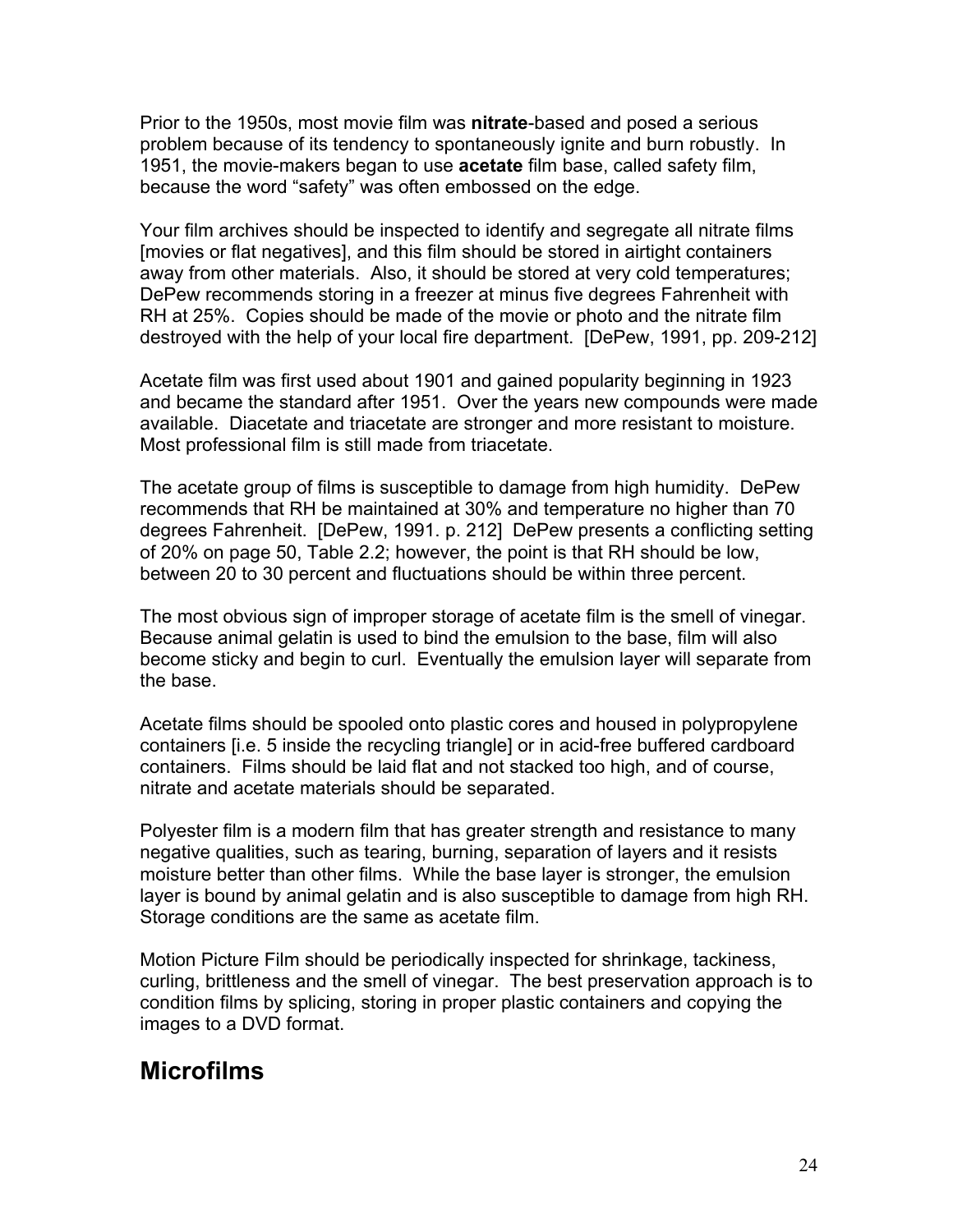Microfilm is still the best method to preserve records in both the public and private sectors. With preservation practices and environmental controls, microfilm will last 500+ years. Many modernists insist that computer digitization is preferred for preservation, and they have many good points. Microfilm is still the recognized standard because it does "not" take a sophisticated retrieval system - it may be read with a magnifying glass and light. Another argument details the prohibitive cost involved in upgrading the diverse and quickly changing computer operating systems and accompanying applications that arise ever few years. Perhaps the best argument supporting the digitization of documents is the fact that preservation microfilm at present offers only black-and-white image capability.

Preservation requirements and guidelines for microfilm are the same as motion picture film because it is composed of the same base material. Polyester film is now preferred after years of using acetate and nitrate bases, but acetate base is still used. Preservation copies of microfilm, and if budget is available working copies, should be kept in acid-free boxes.

Microfilm is produced in different sizes and shapes. Most often film comes in 35 millimeter and 16 millimeter film that rolled onto spools and microfiche resembles a plastic 3x5 index card. Together these are called microforms.

Previous discussion of films focused on the base materials. Presently microforms are most often made with a polyester base and discussion of their differences centers on emulsion types. There are three emulsion types: silver-halide [or silver gelatin] and diazo and vesicular. Vesicular is actually diazo covered with base material on both sides.

Only one type of emulsion type is acceptable for preservation purposes: silver halide film will last for centuries if maintained in a proper environment. However, silver halide film scratches easily and should not be overused. DePew recommends that a silver master be used only five times to produce working copies before a second silver film is made. [DePew, 1991, p. 187]

Working copies are usually diazo film on polyester base. Diazo film is easily produced and durable; however, diazo is sensitive to light and will eventually fade even in the best archival conditions. Diazo film, as with all archival materials, should be kept out of sunlight.

# **Funding Sources**

National Endowment for the Humanities Preservation Assistance Grants, see website at WWW.NEH.GOV; for deadlines and requirements and awards for 1 year projects